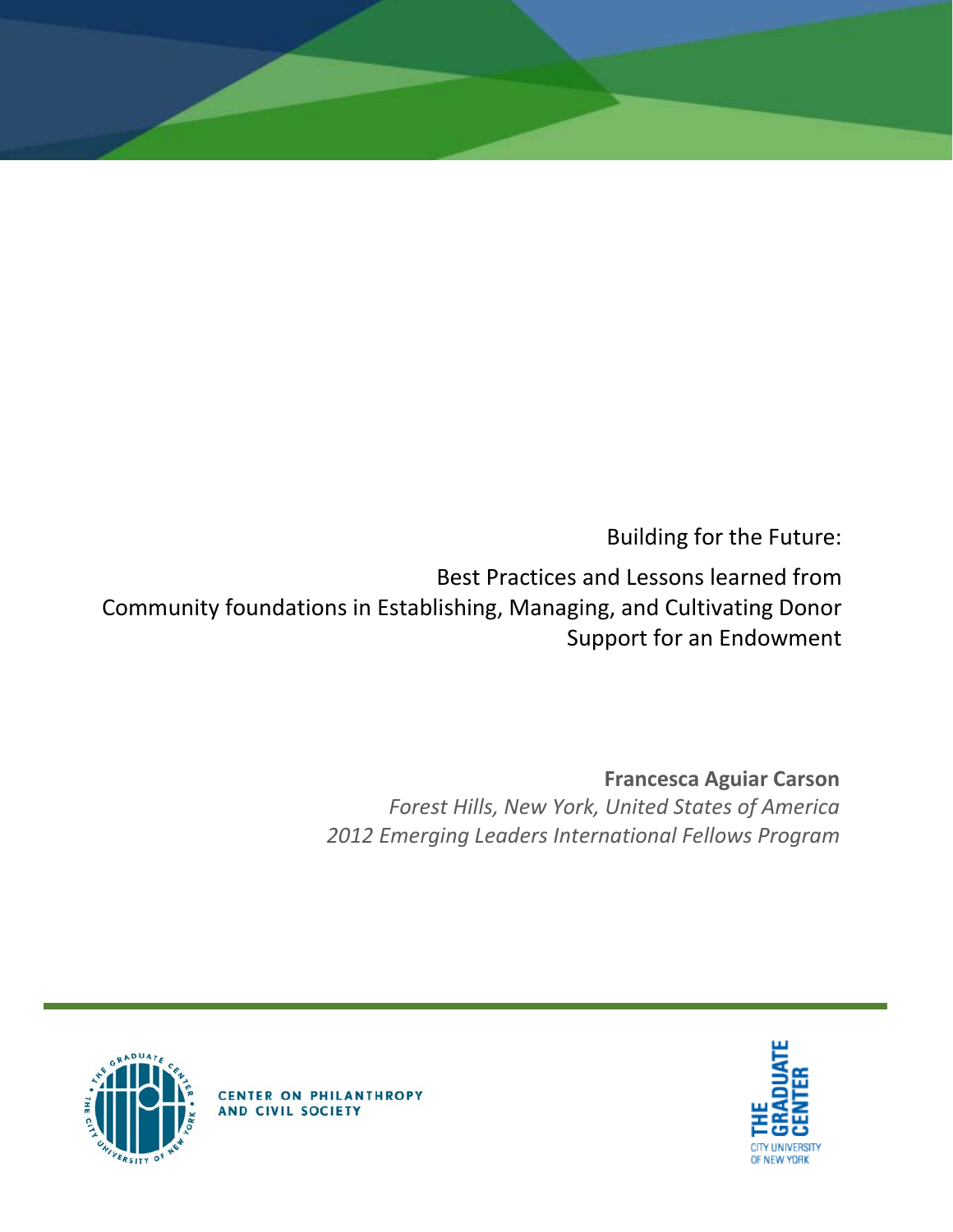*This paper was submitted in partial fulfillment of the 2012 Emerging Leaders International Fellows Program of the Center on Philanthropy and Civil Society at The Graduate Center, The City University of New York. The paper may have subsequently been revised, translated, circulated or published in alternate format by the author.*

*During the course of the program in 2012, the author was Development Coordinator at BrazilFoundation.*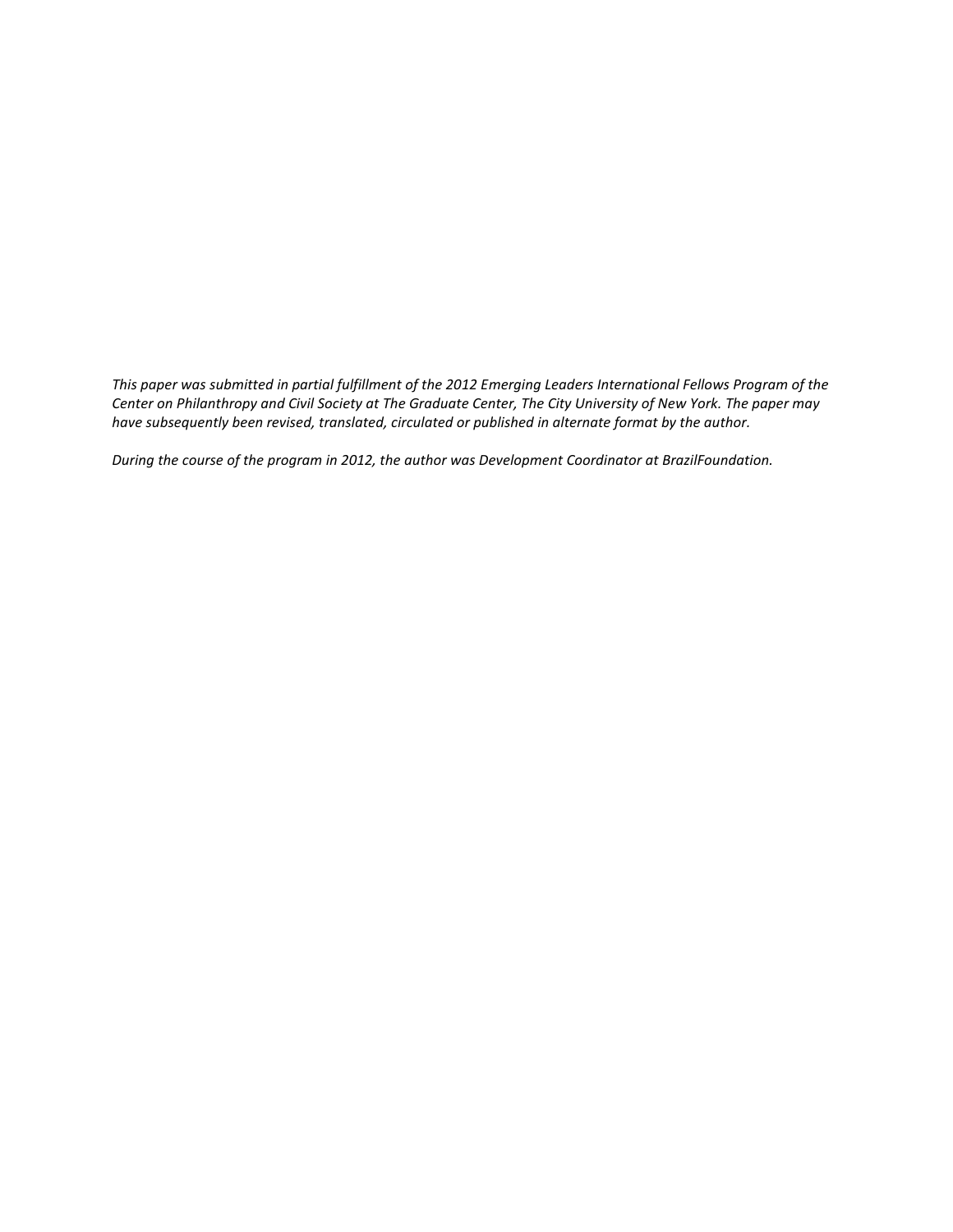# Building for the Future:

## Best Practices and Lessons Learned from Community Foundations in Establishing, Managing, and Cultivating Donor Support for an Endowment

Francesca Aguiar Carson Emerging Leaders International Fellows Program Center on Philanthropy and Civil Society The Graduate Center, CUNY Fall 2012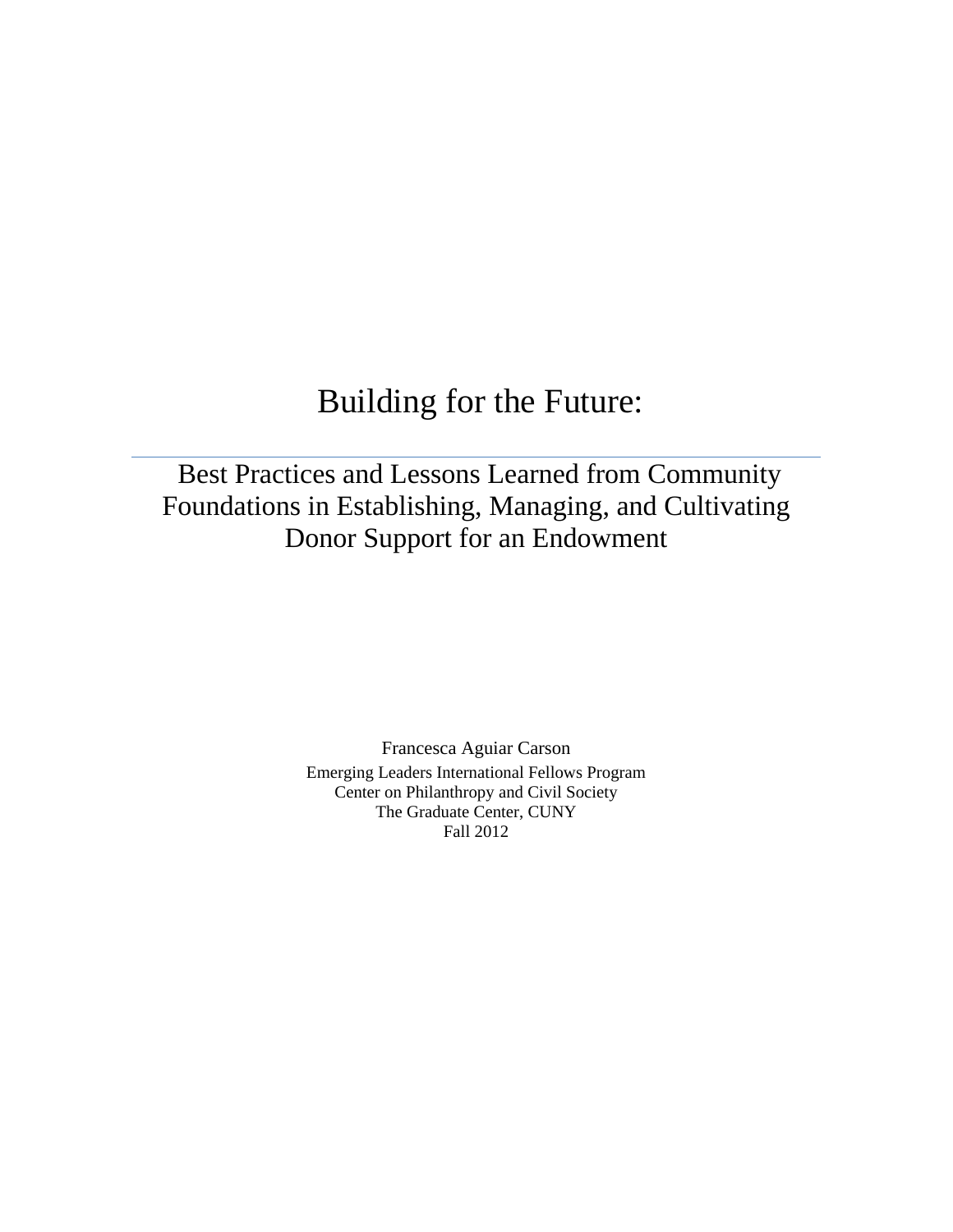### **Table of Contents**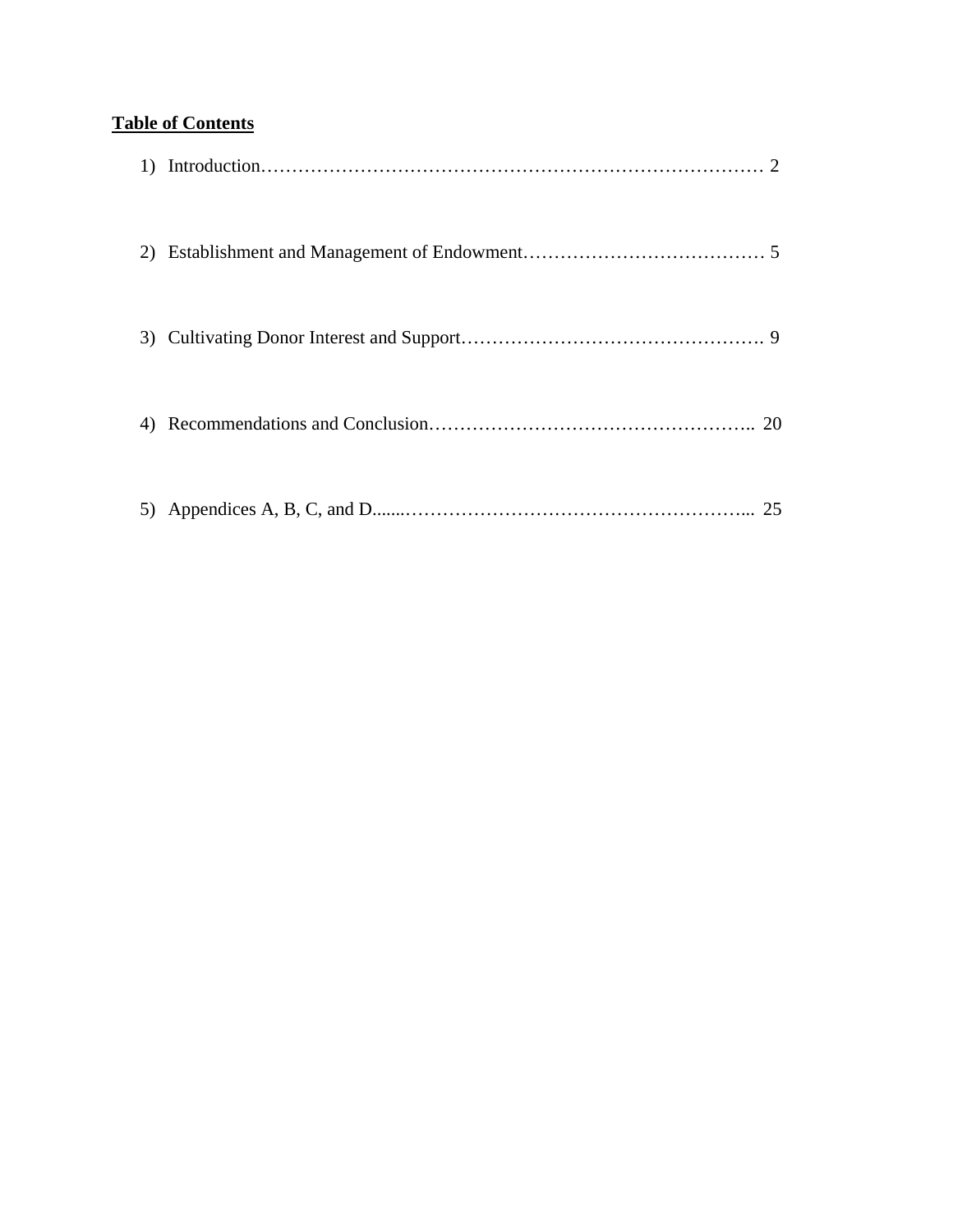#### **1. Introduction**

**Brazil**Foundation is a grant-making and fundraising public charity, incorporated in New York in 2000, to generate resources to support community-based nonprofits across Brazil that foster and creative approaches to local social challenges and growth of human capital. The Foundation has invested more than \$18 million over the past 12 years, mostly in comparatively small one-year grants, supporting the work of more than 300 social projects throughout Brazil.<sup>1</sup>

As a diaspora foundation, **Brazil**Foundation serves as a link between the Brazilian community in New York (and more recently in the cities of Miami and Sydney, Australia) and grassroots nonprofit projects throughout Brazil. Similar to community foundations, the **Brazil**Foundation has in-depth knowledge of the needs of each community in which it disburses grants, and the project's relevance to the community's needs and interests weighs heavily during grantee selection. As a means of spanning the distance between these diaspora communities and the local nonprofit organizations in Brazil, the Foundation promotes knowledge of and confidence in their work through lectures, informational events, and the increased visibility of their programs and achievements. Over the past decade, **Brazil**Foundation has developed a sizeable community of supporters both in the United States and Brazil, but the majority of donors reside in the U.S.

**Brazil**Foundation's grants – managed at the Foundation's Rio de Janeiro office – are designed to encourage and support social entrepreneurs in the development of their

<sup>&</sup>lt;sup>1</sup> **Brazil**Foundation institutional materials.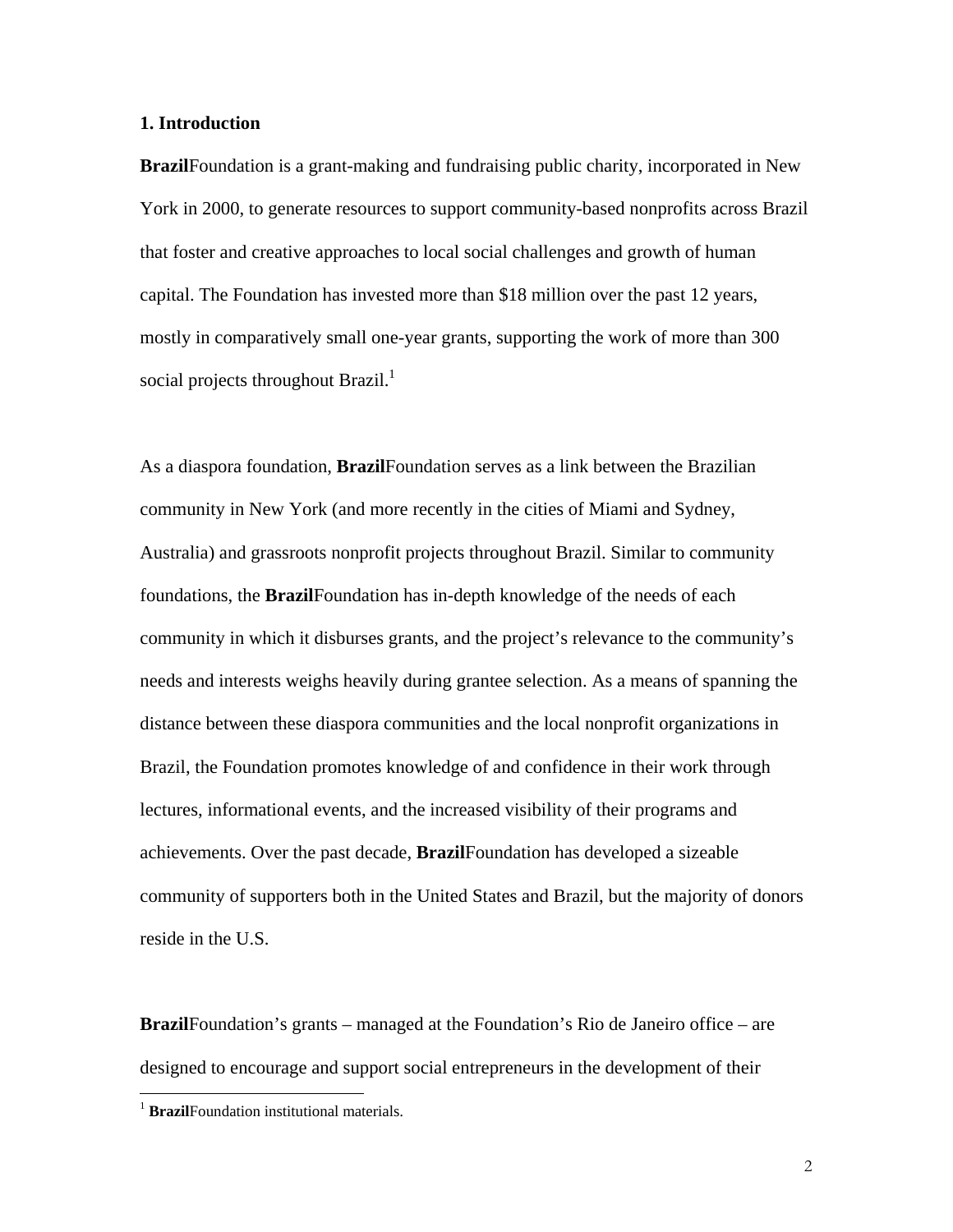communities across Brazil. Since its first grant in 2001, the Foundation's annual selection process has defined its philosophy on social investment. The relationship with each grantee lasts at least two years from start to finish, beginning with the project selection – which includes site visits to some 50 finalists yearly – followed by financial and technical support and monitoring and evaluation. The site visits are themselves instrumental in the selection process insofar as they allow the Foundation to confirm the necessity and legitimacy of the work on the ground.

A crucial aspect of **Brazil**Foundation's grant-making is its capacity development program – **Brazil**Foundation's "boot-camp," in which organization and program managers receive training in varied aspects of nonprofit management, and is aimed at promoting the sustainability of programs and projects well beyond the scope of the grant period. The initial capacity workshops are followed by technical support throughout the life of the grant.

**Brazil**Foundation also disburses donor advised grants – following diligent review – to 120 nonprofit organizations chosen by individual and corporate donors in the United States, as well as nonprofits previously supported by the Foundation whose track records of success have earned the trust of the donor community.

Traditionally, as described above, the Foundation has employed a heavily "flow-through" model of fundraising and grant-making. Funds are raised each year through various campaigns and activities, the largest of which being the Annual Gala in New York, to

3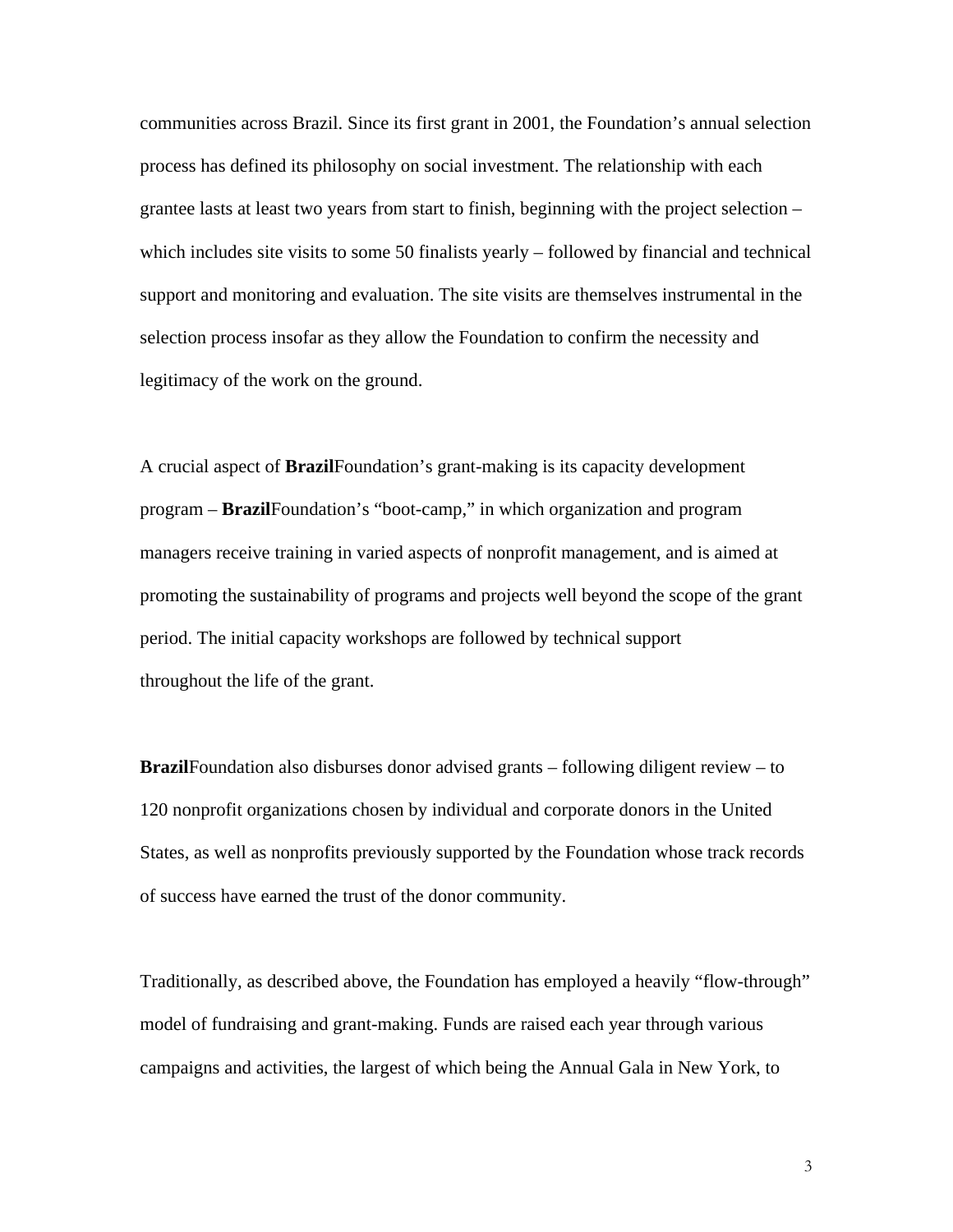support the call for proposals and grantmaking process. This strategy has enabled the Foundation to move resources quickly and put them directly in the hands of community leaders and social entrepreneurs in need of immediate financial and technical support. After a decade of fundraising and grant-making, **Brazil**Foundation's model of social investment through partnerships with grantees and donors alike has proven effective.

Following a period of reflection at the 10-year mark of operations, the Foundation has introduced the initial phases of an endowment campaign, with an eye towards the future and the sustainability of the organization. The creation of an endowment, and the necessary fundraising it would entail, represents a departure for the organization and will require the support of its staff, Board, and donor community if it is to be successful. $^{2}$  The purpose of this paper will be to gather the current trends, best practices, and lessons learned from other community foundations and diaspora organizations in establishing, managing, and cultivating donor support for an endowment within today's philanthropic and economic climate. My recommendations, while specific in nature to the **Brazil**Foundation, are also applicable to diaspora and community foundations that find themselves at a similar point in their organizational development, and are seeking the stability an endowment can provide. By ensuring that the necessary administrative structures are in place, securing the support of the Board, employing targeted appeals to specific donors, engaging in endowment-specific fundraising, and balancing endowment fundraising with fundraising for current grantmaking, the Foundation can successfully establish a useful endowment.

 $2^{2}$  Kathryn W. Miree, "From Theory to Practice: Three Successful Models to Build Endowment," October 2003.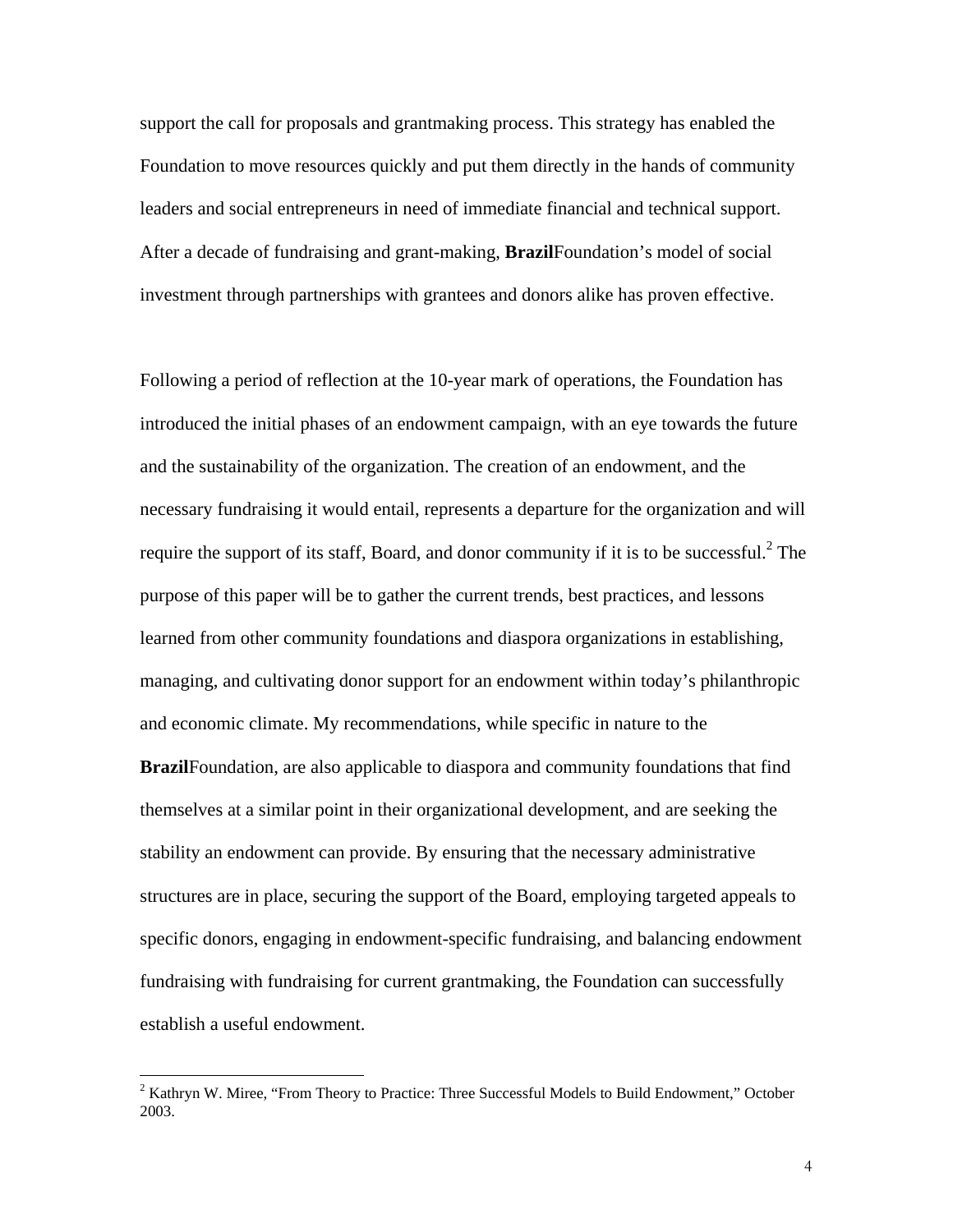#### **2. Establishment and Management of an Endowment**

Many community foundations begin their life with a large gift that becomes their endowment. A sizable endowment can afford a great deal of stability for a foundation's operations.<sup>3</sup> This happens to be one of the most compelling reasons for Foundations without endowments to create them, but several factors should be taken into consideration before embarking on such a large and direction-shifting endeavor. The "financial calculations and management issues that an endowment raises," should not be underestimated in this process, nor should the individual organization's level of preparedness.<sup>4</sup> When determining an organization's readiness for endowment-building and management, two important questions should be asked: "Does a permanent need exist for this organization?" and "is the organization ready for the obligations of an endowment?"5 After twelve years of operations, **Brazil**Foundation's role within the Brazilian philanthropic sector is relatively established, and while the organization's goal may be one day to work itself out of business, for the foreseeable future, an argument for its "permanent need" could be made easily. The second question, however, suggests that an organizational readiness evaluation should be one of the first steps in creating an endowment. The TCC Group, as part of an evaluation for the Kresge Foundation, cited ten important factors that demonstrate a foundation's readiness for endowment-building

 $3$  Marilyn Gelber, Brooklyn Community Foundation; Oct. 23, 2012 Meeting with fellows.

<sup>&</sup>lt;sup>4</sup> GrantCraft, "Providing for the Long Term: Supporting Endowments and Investable Assets," p. 3. (http://www.grantcraft.org/?pageid=1349)<br><sup>5</sup> Ibid, p.7.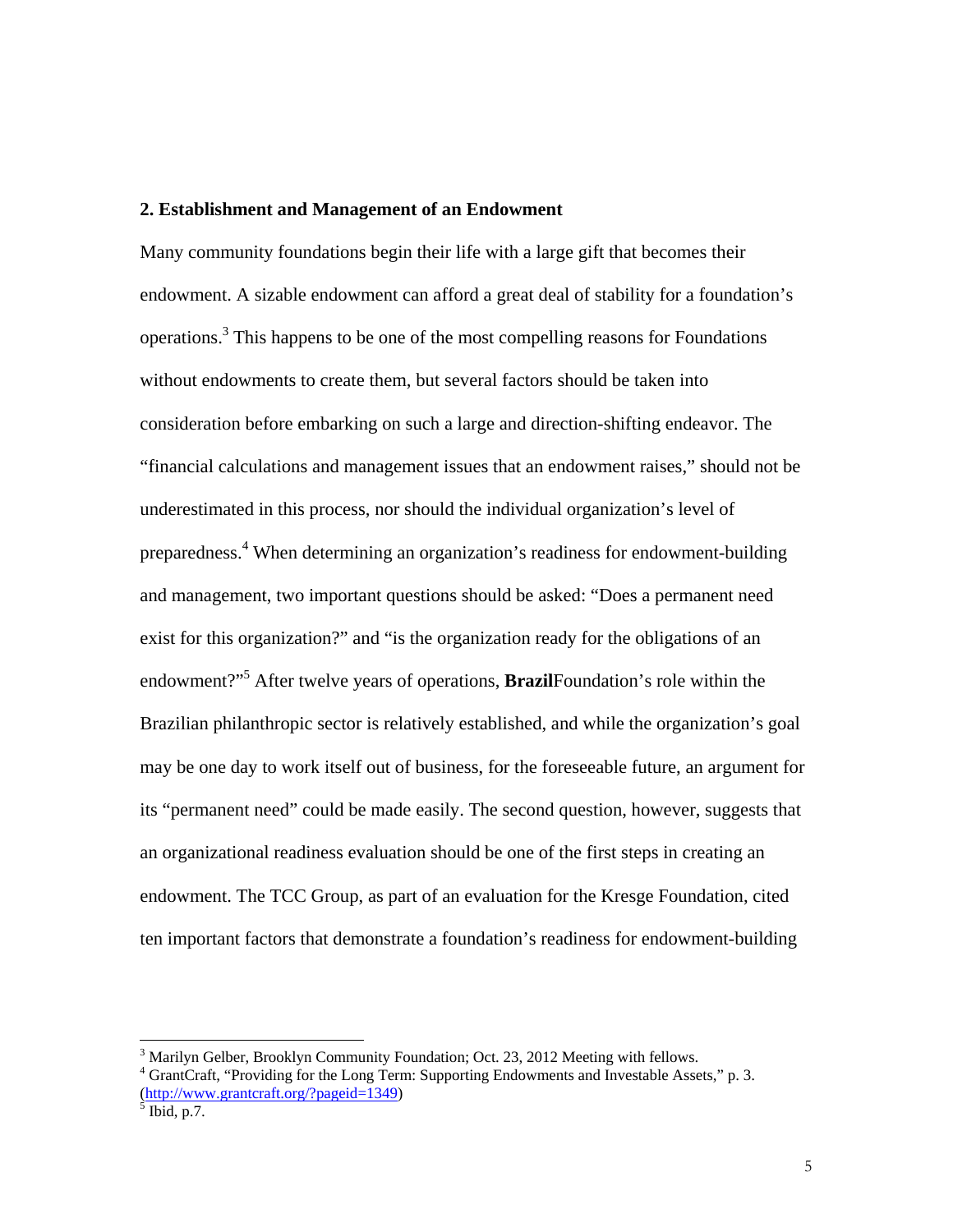that ranged from strategic planning to funder roles and staff capacity.<sup>6</sup> GrantCraft also lays out similar benchmarks that every foundation should consider prior to forging ahead with endowment fundraising. Placing these ten factors into larger umbrella categories, the most crucial areas to evaluate are: Staff, Board & Management, and Administrative Systems & Governance Procedures.<sup>7</sup> An important  $4<sup>th</sup>$  umbrella category is Donors, which I will address in detail in the third section of this report.

#### *BrazilFoundation Readiness Evaluation:*

*a. Staff* 

 $\overline{a}$ 

Running an endowment campaign can differ from other types of fundraising campaigns, and often calls for a diverse set of skills and strategies from the Foundation staff.<sup>8</sup> Unlike many community foundations, **Brazil**Foundation currently engages in a great deal of fundraising each year. Foundations such as the Winnipeg Foundation, in Winnipeg, Canada, and the New York Community Trust, which serves all five boroughs of New York City, do not actively participate in fundraising efforts, nor do they have a development department within their staff. The fact that **Brazil**Foundation has staff members that are already dedicated to events planning and fundraising is beneficial for an endowment campaign, so long as the organization can be clear about separating endowment fundraising from other fundraising efforts, and distinguishing between the language and donor targets that should accompany each. An endowment campaign requires the Foundation to clearly communicate its value as well as its role in the long-

<sup>&</sup>lt;sup>6</sup> Geevarghese, Salin and Brown, Joyce, "Factors for Success: Increasing the Capacity to Raise Unrestricted Endowment," TCC Group - The Factors for Success, October 2003: p. 5.

<sup>&</sup>lt;sup>7</sup> GrantCraft, "Providing for the Long Term: Supporting Endowments and Investable Assets," p. 8. (http://www.grantcraft.org/?pageid=1349) 8

<sup>&</sup>lt;sup>8</sup> A. Scott DuPree and David Winder with Cristina Parnetti, Chandni Prasad, Shari Turitz; "Building Endowments," From *Mobilizing Resources and Support in Foundation Building Sourcebook: A practitioners guide based upon experience from Africa, Asia, and Latin America*; The Synergos Institute, August 2000; p. 197.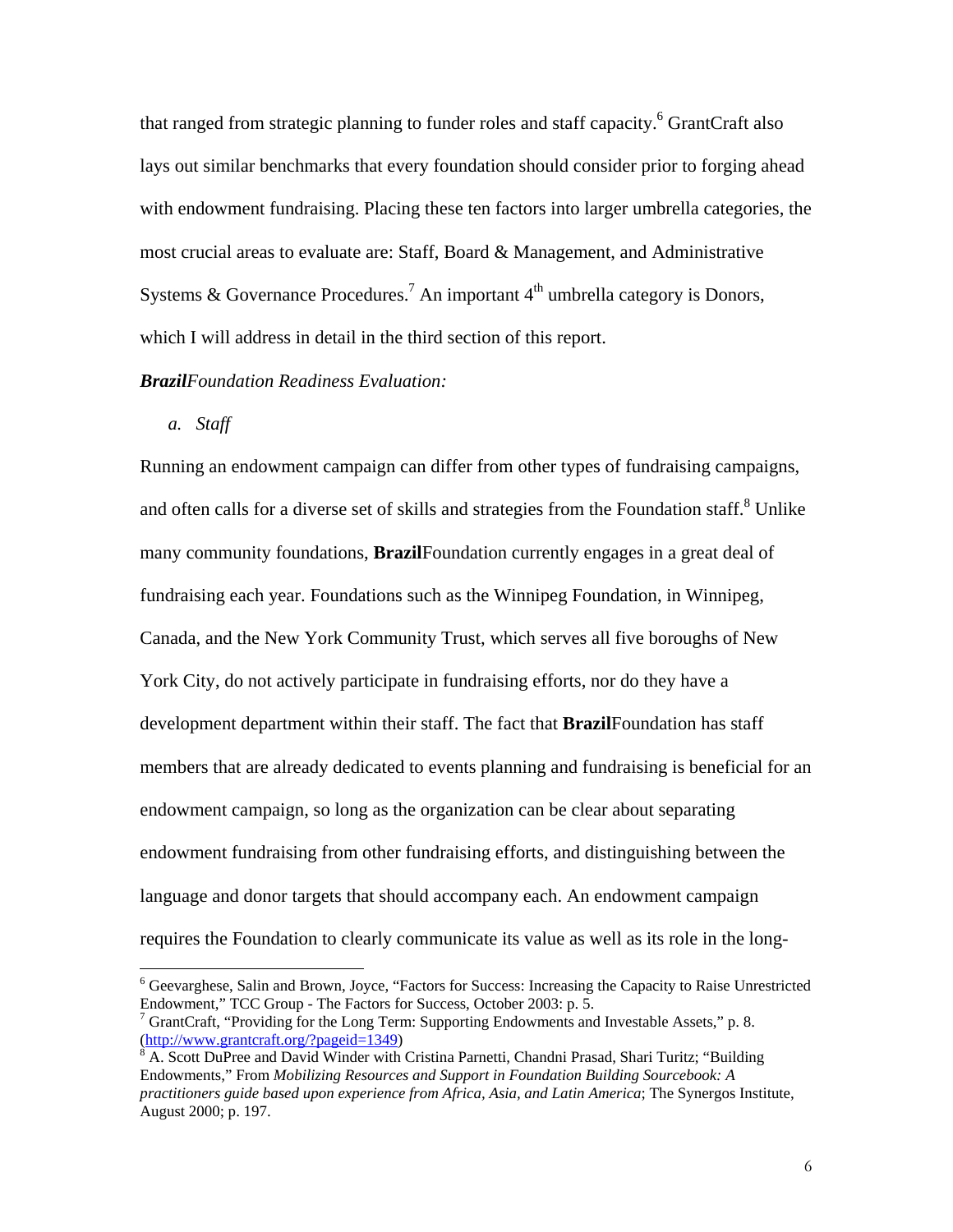term, rather than simply pointing to current activities.<sup>9</sup> As with most community and diaspora foundations, **Brazil**Foundation has limited resourced and capacity to hire additional staff members. In the absence of a Chief Financial Officer, the Foundation should rely on a well-thought out campaign strategy and strong support from its Board members. It is also important to note that endowment campaigns draw upon some of the organization's traditional donor base, and this can affect the success of concurrent fundraising efforts, which are crucial to the organization's day-to-day operations. In the case of the **Brazil**Foundation, the annual gala events in New York and Miami must be balanced with the Foundation's efforts to fundraise for the endowment.

#### *b. Board & Management*

 $\overline{a}$ 

Board leadership when it comes to endowment-building is crucial. If Board members are divided on the importance of this type of fundraising, the campaign cannot be successful.<sup>10</sup> The Board's involvement and support is particularly important in **Brazil**Foundation's case because the Board is the Foundation's best asset in gauging the donors' interest in and openness to a **Brazil**Foundation endowment. **Brazil**Foundation's Board currently includes various sub-committees, which represent the interests and goals of individual members, which help to focus the Board's efforts in specific areas such as Communications or Finance. The endowment campaign may necessitate the creation of a sub-committee of Board members who would be dedicated to this purpose and tasked with drawing up endowment guidelines, setting the endowment use and investment parameters, and signing-off on a campaign strategy for the staff.

<sup>&</sup>lt;sup>9</sup> Kathryn W. Miree, "From Theory to Practice: Three Successful Models to Build Endowment," October 2003.

<sup>&</sup>lt;sup>10</sup> Geevarghese, Salin and Brown, Joyce, "Factors for Success: Increasing the Capacity to Raise Unrestricted Endowment," TCC Group - The Factors for Success, October 2003: p. 6.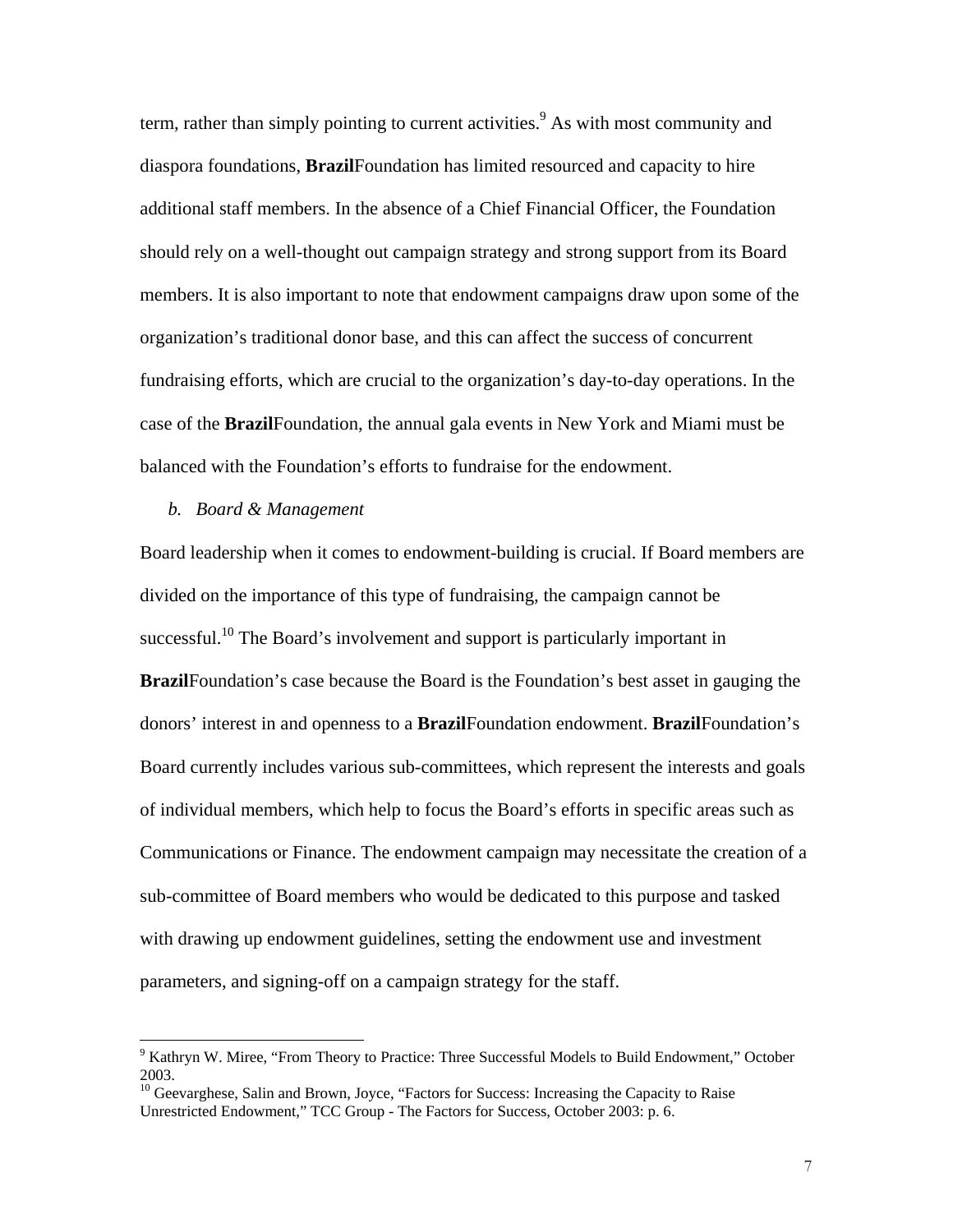#### *c. Administrative Systems & Governance Procedures*

A stable foundation in administrative systems and governance procedures is necessary before launching an endowment campaign. As a practical example, endowment campaigns often involve receiving donations in alternative forms, such as bequests or stocks.<sup>11</sup> The Foundation must be equipped to accept these gifts, which requires forethought about various policies and procedures. In addition to making decisions regarding staff oversight of the endowment and its fundraising campaign, the organization must also have an official investment policy and financial guidelines. **Brazil**Foundation is currently in the process of producing such documents, and plans to have them in place before actively pursuing endowment fundraising. Two community foundations with particularly detailed and useful financial guidelines and investment portfolios are the Winnipeg Foundation and Berks County Community Foundation. Examples of their investment policies and fund allocations can be found in **Appendices A** and **B**.

In conjunction with the creation of an investment policy and financial guidelines, the Board and management will also need to determine the optimal endowment size for an organization of **Brazil**Foundation's size and scope. As a simple rule of thumb, an endowment should produce at least 10 percent of an organization's operating budget.<sup>12</sup> Organizations should also factor in the need to reinvest part of the interest back into the endowment each year, to account for inflation. See **Appendix C** for useful tools to

<sup>&</sup>lt;sup>11</sup> GrantCraft, "Providing for the Long Term: Supporting Endowments and Investable Assets," p. 7. (http://www.grantcraft.org/?pageid=1349)<br><sup>12</sup> Ibid, p. 10.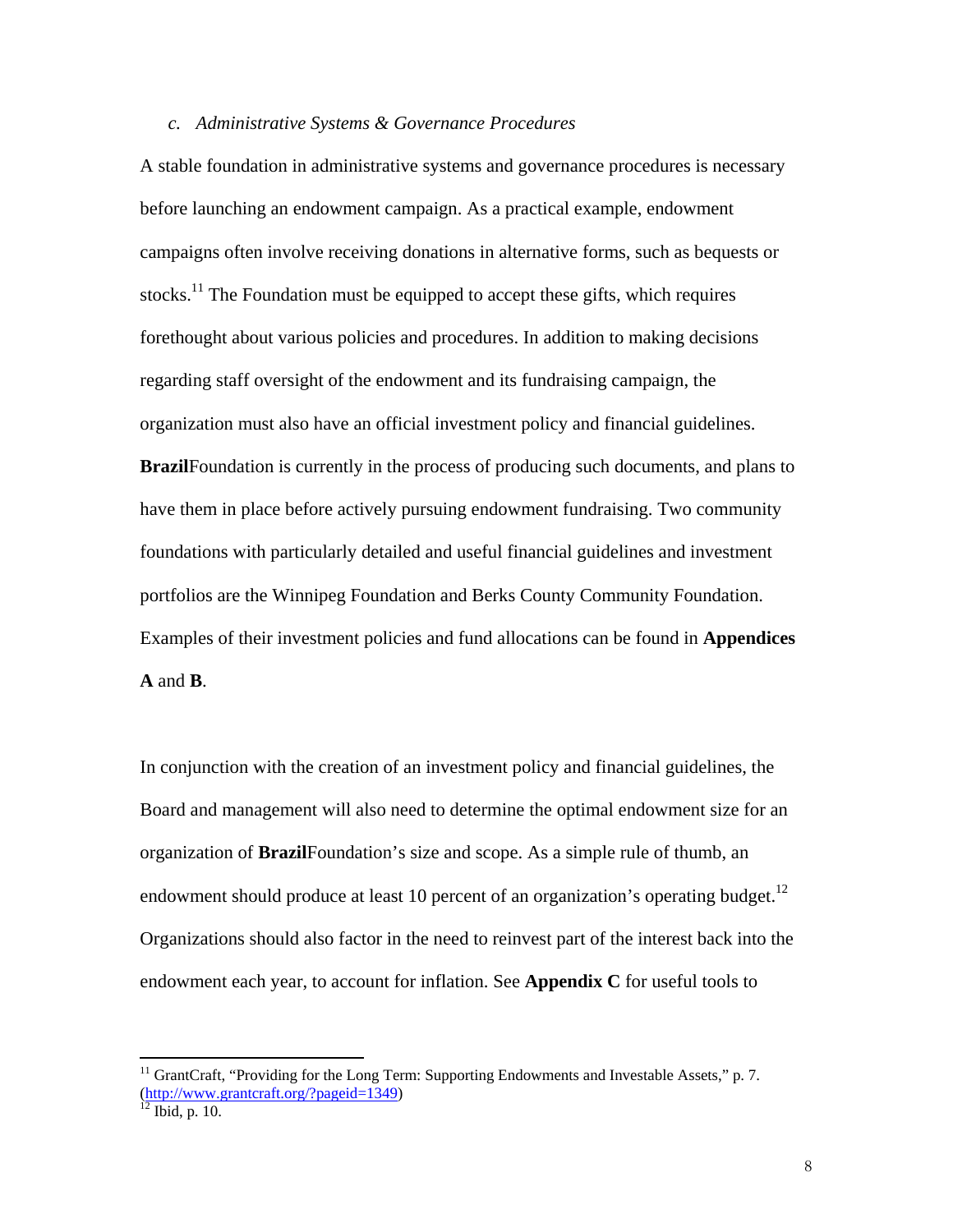calculate the best endowment size for **Brazil**Foundation based on various assumptions.<sup>13</sup> Once an appropriate endowment size has been determined, it may be wise for **Brazil**Foundation to engage in a study of its fundraising potential, which will demonstrate whether or not the organization has the ability to raise the amount of resources it needs for an endowment, or whether it should consider alternative options.<sup>14</sup> It is also important to note that most organizations spend several years in the "preparation phase" of endowment building, before delving into full-on campaign mode, and this may well be the case for **Brazil**Foundation.<sup>15</sup>

#### **3. Cultivating Donor Interest and Support for an Endowment**

#### *Addressing tensions between immediate and future needs*

The question of immediate versus future need is one that many community and diaspora foundations face both internally and in conversations with donors. For Foundations that started out with an endowment, the decision to continue drawing from interest payments and maintaining the bulk of the endowment in investments is a logical one. Many have argued this approach is the surest means of guaranteeing organizational sustainability in the long-term.<sup>16</sup> For Foundations that began with a flow-through model of fundraising and grant-distribution, such as **Brazil**Foundation, and whose work is focused on communities with plenty of immediate need, the question of endowments and

<sup>&</sup>lt;sup>13</sup> See also, Endowment calculator:

http://www.grantcraft.org/index.cfm?fuseaction=Page.ViewPage&pageId=1545<br><sup>14</sup> GrantCraft, "Providing for the Long Term: Supporting Endowments and Investable Assets," p. 11.<br>(http://www.grantcraft.org/?pageid=1349)

<sup>&</sup>lt;sup>15</sup> A. Scott DuPree and David Winder with Cristina Parnetti, Chandni Prasad, Shari Turitz; "Building Endowments," From *Mobilizing Resources and Support in Foundation Building Sourcebook: A practitioners guide based upon experience from Africa, Asia, and Latin America*; The Synergos Institute, August 2000; p. 200.

<sup>&</sup>lt;sup>16</sup> Nick Deychakiwsky, Charles Stewart Mott Foundation; November 21, 2012 Meeting with fellows.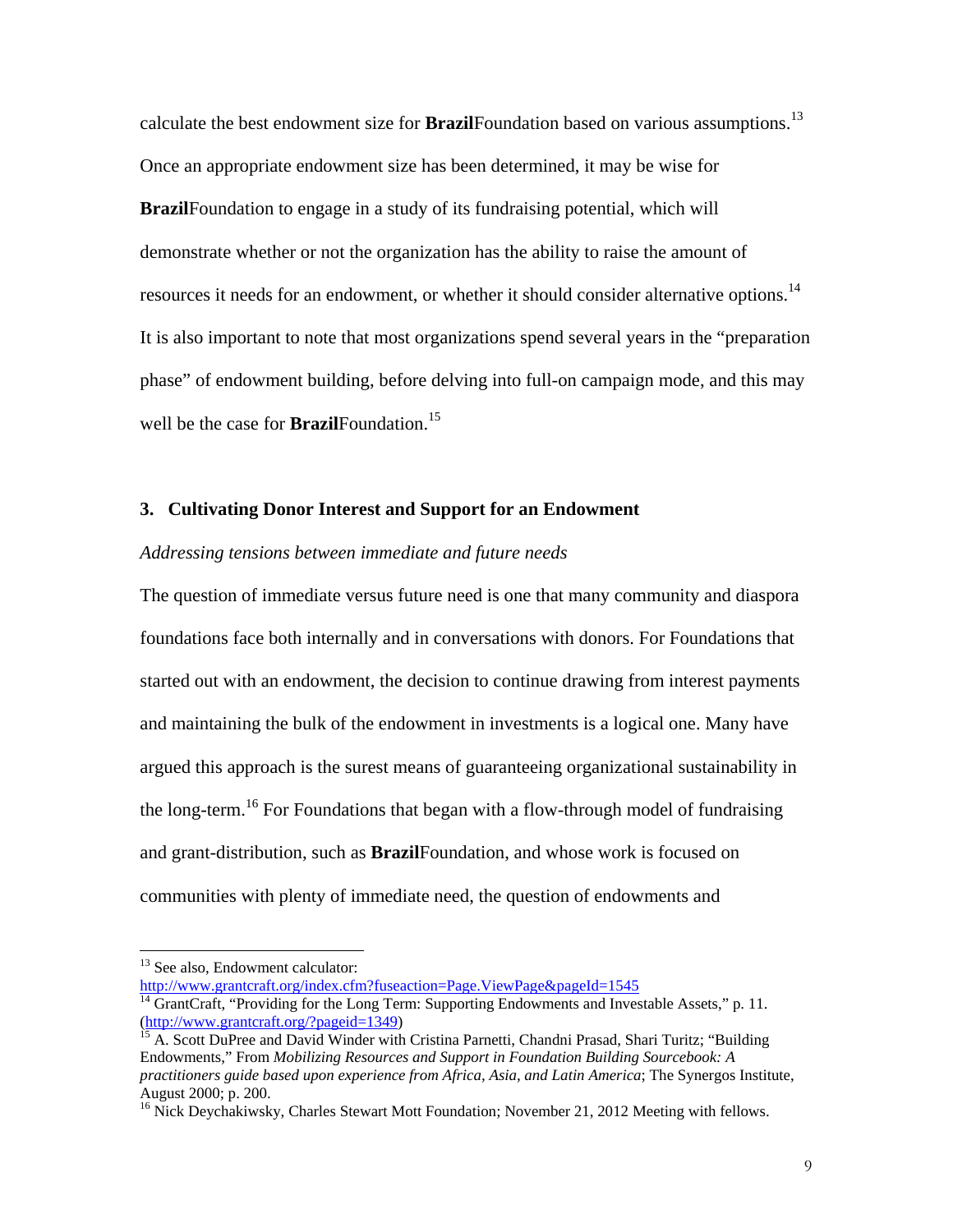endowment-building becomes more complex. Communicating the importance of putting funds away for the future when needs exist today, and when the Foundation has had a decade of success addressing those needs, can be a difficult task. In the face of these tensions, some peer Foundations are choosing to uphold flow-through philanthropy instead of opting for the endowment model. The Women in the World Foundation, for example, which is just over a year old, has no plans to amass large amounts of wealth within the Foundation itself. One of the foundation's representatives stated that Women in the World's mission is to advocate for women and to be a bridge between donors and global "women of impact" and the nonprofits they run.<sup>17</sup> Their mission also entails strategic grant-making, supported by the Foundation's annual fundraising. This model of philanthropy is reminiscent of **Brazil**Foundation's founding goal to act as a philanthropic bridge between the Brazilian diaspora community and worthy nonprofit organizations in Brazil. Endowments are very much about timing, however, and should not be attempted before a foundation has achieved at least 10 years of operations.<sup>18</sup> Women in the World has much ground to cover before it reaches the point of organizational reflection that **Brazil**Foundation is in right now. It is useful to note, however, that endowments are not a requirement for foundations today.

#### *Making the case for long-term funding and donor feedback mechanisms*

 $\overline{a}$ 

Foundations that are currently engaged in endowment-building are employing several strategies to make the case for endowments and to communicate more effectively with

<sup>&</sup>lt;sup>17</sup> BrazilFoundation meeting with Prisca Bae and Mabel McKeown, Women in the World Foundation; November 20, 2012.

<sup>18</sup> Kathryn Miree, "The growing importance of endowments," *Philanthropy Journal*, July 26, 2011. (http://www.philanthropyjournal.org/resources/managementleadership/growing-importance-endowments)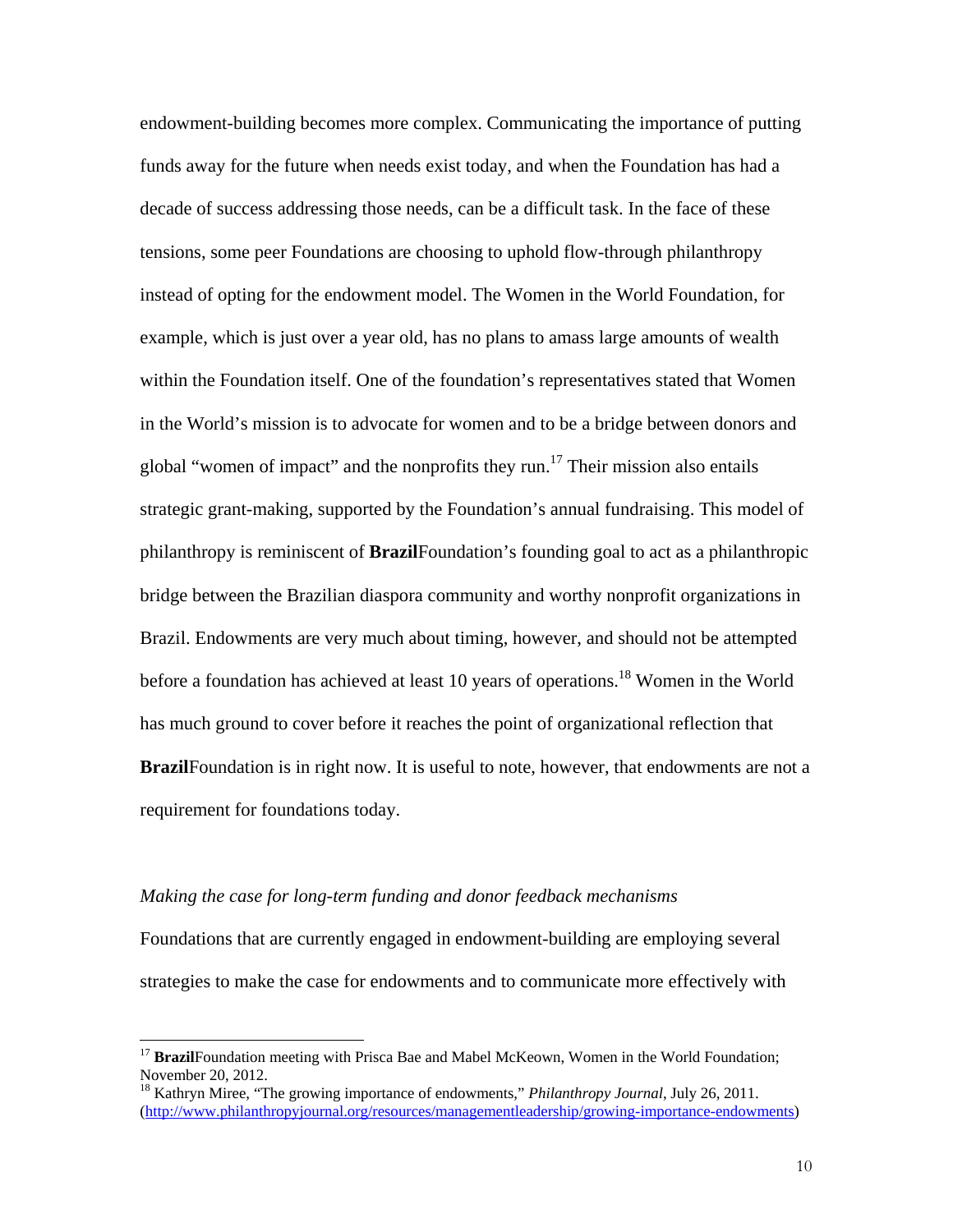donors. As previously discussed, a well thought-out investment strategy is crucial, and can serve as a strong selling point for donor support.<sup>19</sup> One of philanthropy's current trends has informed the approach of foundations, and that is the phenomenon of increased donor involvement in grant-making. Marcela Orvañanos de Rovzar, Chairman at Qualitas of Life Foundation, noted that today's generation of philanthropists needs numbers and evidence, and they seem to "know everything." Donors are increasingly engaged in the work of the organizations they support, and therefore demand stronger feedback loops and more decision-making power over their contributions. This trend is exemplified by the growth of Donor-Advised funds, and their extreme popularity in recent years.<sup>20</sup> According to a report from the National Philanthropic Trust, "total assets managed by such funds increased to \$37.43 billion in 2011," an increase of  $17.5\%$ <sup>21</sup> While the donor involvement trend has made discretionary resources more difficult to come by, community foundations are embracing donors' interest by increasing the donor services they offer, producing reports that quantify impact and potential "return" on investment and affording donors the more hands-on approach to philanthropy they are seeking.<sup>22</sup>

For its part, **Brazil**Foundation has had great success with its own version of donoradvised funds, wherein the Foundation enables the disbursal of donor-advised grants.

<sup>&</sup>lt;sup>19</sup> A. Scott DuPree and David Winder with Cristina Parnetti, Chandni Prasad, Shari Turitz; "Building Endowments," From *Mobilizing Resources and Support in Foundation Building Sourcebook: A practitioners guide based upon experience from Africa, Asia, and Latin America*; The Synergos Institute, August 2000; p. 199.

 $20$  Geevarghese, Salin and Brown, Joyce, "Factors for Success: Increasing the Capacity to Raise Unrestricted Endowment," TCC Group - The Factors for Success, October 2003: p. 1.

<sup>&</sup>lt;sup>21</sup> National Philanthropic Trust, "2012 Donor-Advised Fund Report," Section 4. Market Overview; 2012. (http://www.nptrust.org/daf-report/index.html)

<sup>22</sup> Shannon St. John, "Donor Services: New Philosophy, New Opportunities," In *Building Philanthropic and Social Capital: The Work of Community Foundations,* ed. Peter Walkenhorst, Bertelsmann Stiftung/Brookings Institute Press, 2002; p. 109.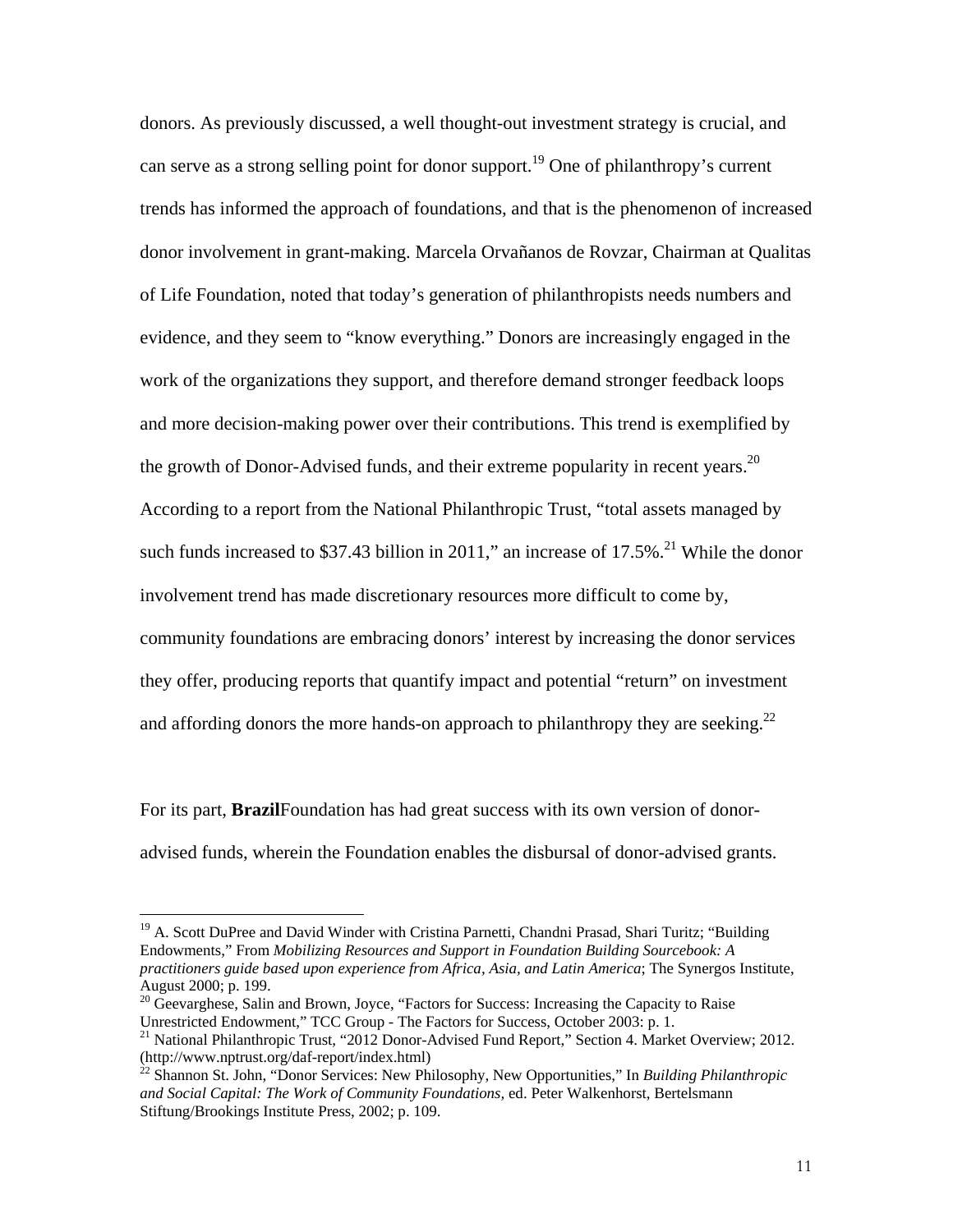Donors choose from a project bank of organizations that the **Brazil**Foundation has supported in the past or deems worthy of support. While the donor-advised grants have been quite successful, they tend to be concentrated in only a couple of states, and as is typical of the donor-advised trend, do not allow the Foundation much control over which programs should be prioritized. In order to generate a level of donor interest comparable to that of donor-advised funds in support of discretionary or endowment funds,

**Brazil**Foundation might consider tailoring services to its key donors in relation to their interest areas, or the overall work of the Foundation. By creating issue specific portfolios and harnessing the power of the data points on needs and Brazilian grassroots NGOs (which the Foundation already possesses), **Brazil**Foundation can appeal to the donors of today who want details and a "direct" connection to their beneficiaries, without necessarily losing the discretionary aspect of their support. An example of this might be organizing donor trips to visit grantees in a specific issue area, or facilitating donor participation in the annual capacity-building workshop for grantees. **Brazil**Foundation has already sampled these strategies, and may yield higher returns from donors seeking a greater level of engagement with the Foundation's beneficiaries.

In relation to increased donor services, finding specific donors to focus on and cultivate relationships with is an almost unanimously encouraged strategy employed by fellow community foundations.23 Not every donor should be approached about endowments, and organizations should be quite strategic about their appeals in this area. An organization's consistent donors, and not necessarily its biggest donors, are the most likely to contribute

<sup>&</sup>lt;sup>23</sup> South African Grantmakers Association and Synergos, "Innovative Endowment Building and Investment for Grantmaking Organisations: Workshop Proceedings," June 2000, Johannesburg, South Africa.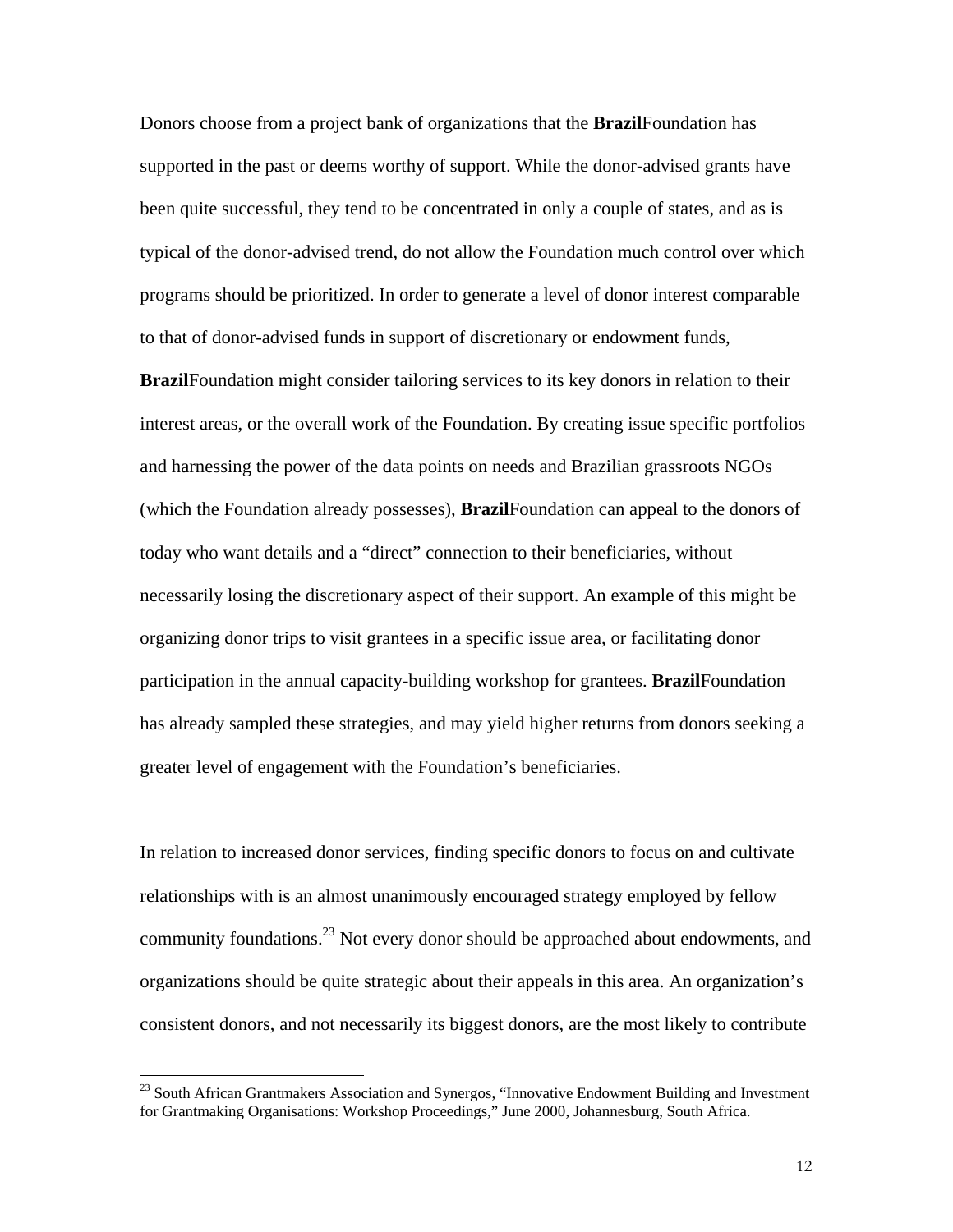to an endowment campaign and to make a bequest in the name of the organization. These donors have proven that they believe in the organization over the long-term, and have a track record of supporting it (even in small amounts).<sup>24</sup> In the case of **Brazil**Foundation, the logical first step in identifying these key donors is to start with the Foundation's Board. Not only are all the Board members consistent donors to the Foundation, but they have also demonstrated an extreme level of commitment and dedication to the organization by agreeing to sit on the Board. By engaging in initial conversations in the relatively "safe" space of the Board members, Foundation staff can begin to formulate the language they will use and the case they will make to begin this dialogue with other loyal donors and key supporters of the organization. Development and refinement of the Foundation's "case statement" for an endowment is critical before beginning these appeals.25 The Board can also be quite helpful in determining which outside donors fall into the target group, and can serve as liaisons between the Foundation and the donors in initiating these conversations.

The effects of the current economic climate on endowed investments and the ramifications this can have on a donor's willingness to support an endowment are also noteworthy. Interest payments from investments are at an all-time low, and not only are community foundations having a harder time operating and distributing grants off of the interest collected from endowed funds, but donors are extra-weary of their contributions sitting in unsuccessful funds for the future, when they could be put to work through

 $24$  Kevin Murphy, Berks County Community Foundation; November 12, 2012 Meeting with fellows.

<sup>&</sup>lt;sup>25</sup> Kathryn W. Miree, "From Theory to Practice: Three Successful Models to Build Endowment," October 2003.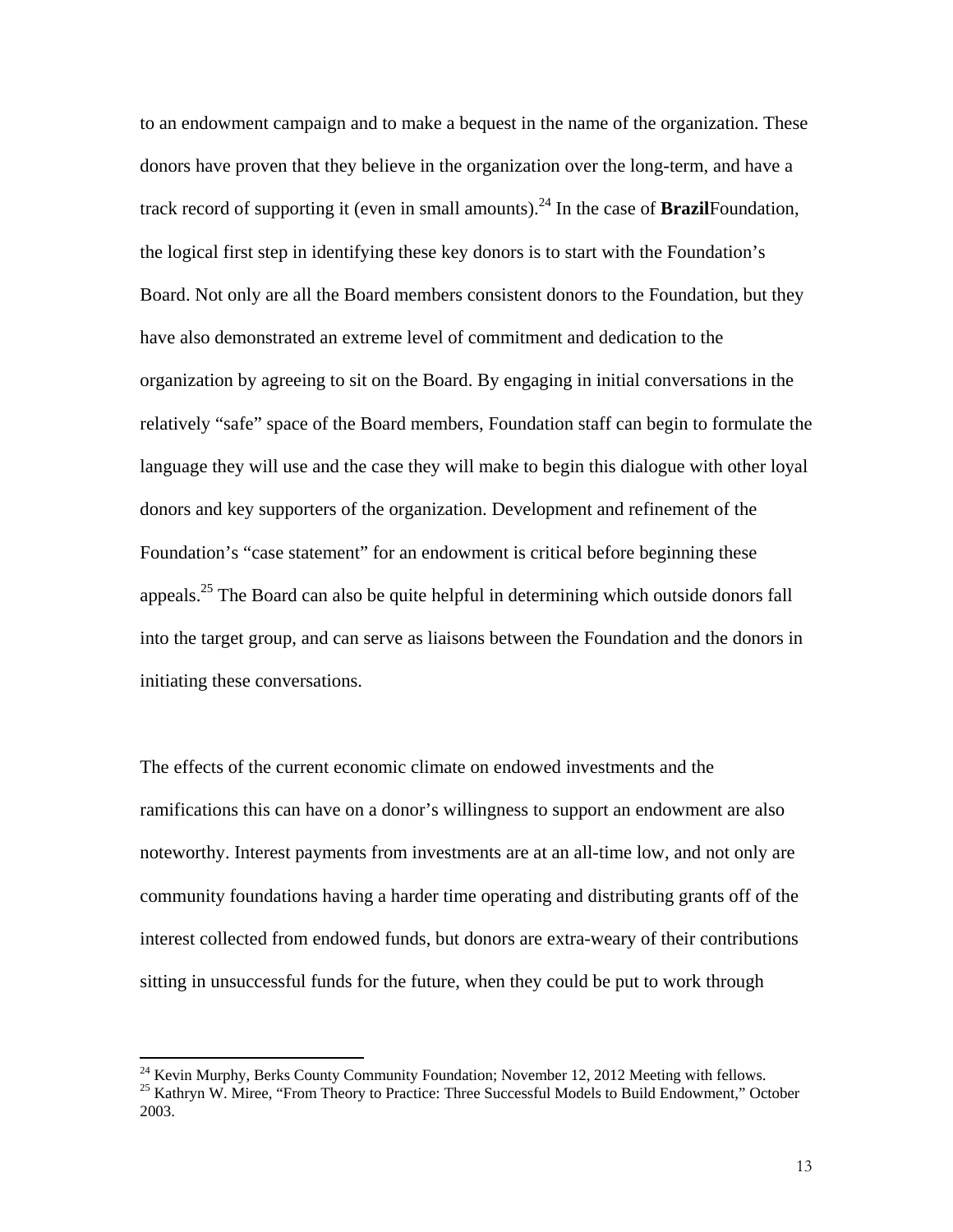grants today.<sup>26</sup> While the economy is certainly a factor, it has by no means completely deterred philanthropic investments, and community foundations are employing innovative strategies to reach out to potential donors. Since endowments are synonymous with legacy, one popular strategy for reaching out to the target donor community is to connect with lawyers, tax attorneys, and financial advisors who work with the Brazilian diaspora community in New York City. The reach of these individuals is wide, and they are already having conversations with potential **Brazil**Foundation donors about how best to handle their estates. Forming a relationship with these practitioners is a worthwhile investment for the Foundation and a good use of staff resources.<sup>27</sup> The Berks County Community Foundation (BCCF) in Reading, Pennsylvania has even gone so far as to create an award, the Door Knob award, which they bestow upon financial advisors who direct clients toward planned giving and bequests in the name of BCCF. The practitioners display the awards prominently in their offices, thereby incentivizing the advisors to compete for the awards and directing the attention of potential donors to the Foundation at the same time.

Kevin Murphy, President of BCCF, observed that **Brazil**Foundation's donor base might be on the young side for planned giving and endowment support. While it is true that even young, high net-worth donors have often already drawn up wills and made plans for their estates, Murphy suggests that a younger donor is not yet necessarily in the mindset of legacy, nor are they looking to place their philanthropic dollars in one location – they are still in the building phase of their careers. In other words: these donors are not yet in

<sup>&</sup>lt;sup>26</sup> Vincent McGee, Overbrook Foundation and Atlantic Philanthropies; October 16, 2012Meeting with fellows.

<sup>&</sup>lt;sup>27</sup> Kevin Murphy, Berks County Community Foundation; November 12, 2012 Meeting with fellows.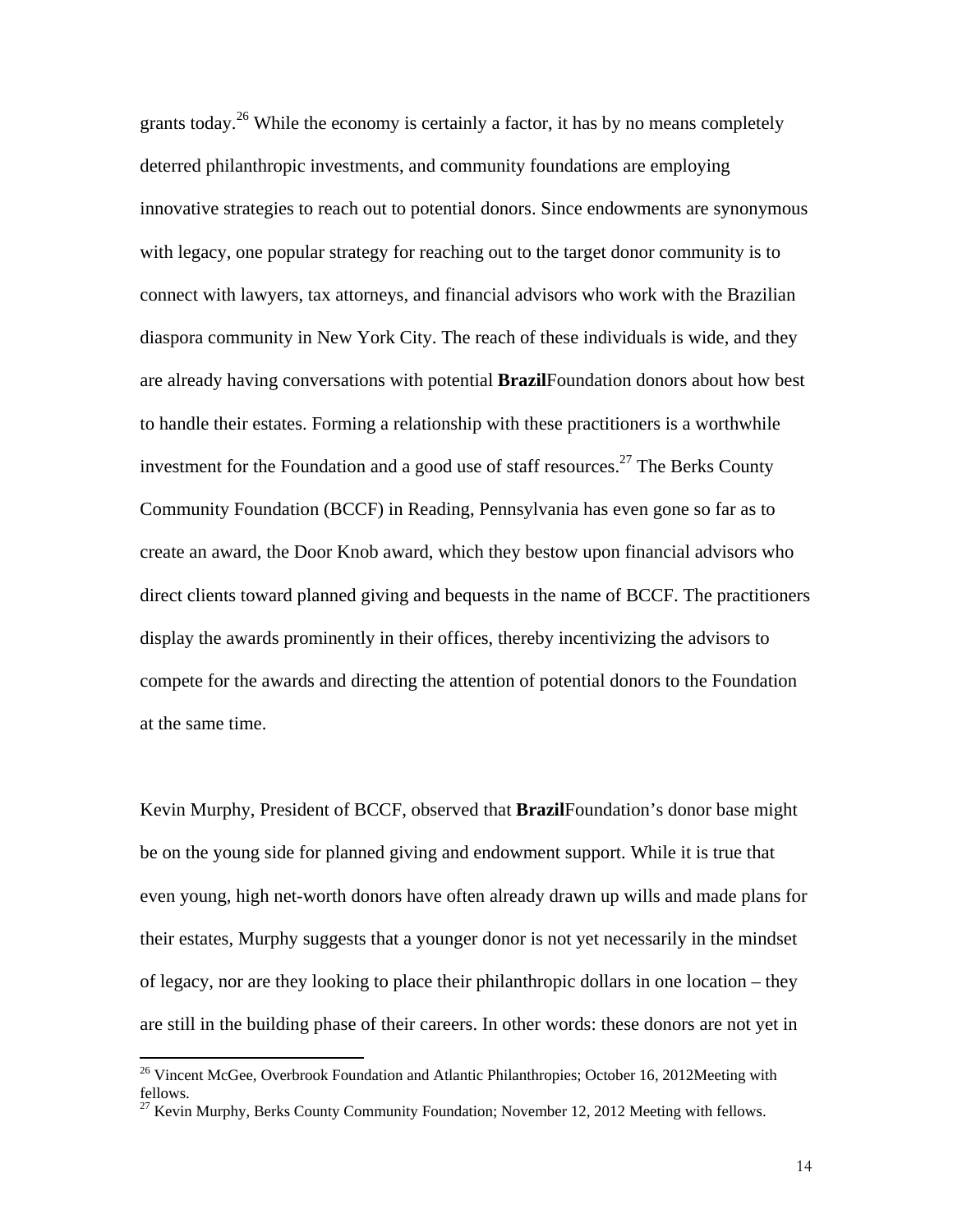"endowment mode." Allyson Reaves, Associate Director at CCS Fundraising, echoed this sentiment and noted that mature donors are crucial for endowment-building. Endowments equal immortality – this is one of the largest selling points to donors – but this argument will only resonate with certain demographics. In addition, across the donor spectrum (both young and old), gifts from living donors are far outpacing bequests in today's philanthropy.28 This trend and the average age of **Brazil**Foundation's donor base point towards the need for a more innovative strategy to make the case for supporting an endowment.

### *Donor Communications and Incentivizing Endowed Funds: Brooklyn Community Foundation Case Study*

 $\overline{a}$ 

The Brooklyn Community Foundation's model is a useful case study for **Brazil**Foundation in terms of innovating interactions with donors and incentivizing endowment support. Though BCF focuses on one borough of New York City, and **Brazil**Foundation's purview spans the whole of Brazil, there are many parallels to be drawn between the two organizations, and lessons to be learned as well. The borough of Brooklyn is extremely diverse. There are neighborhoods of extreme wealth, as well as areas of extreme poverty. There is diversity not only in terms of race and socio-economic status, but also in terms of urban versus rural communities. The population size is formidable – if Brooklyn were a city separate from New York, it would be the  $7<sup>th</sup>$  largest in the country. For these reasons, BCF believes they have the unique ability to look at the borough as a whole, and decide which programs would be most beneficial to each

<sup>28</sup> Jennifer Leonard, "Creating Community Capital: Birth and Growth of Community Foundations," In *An Agile Servant,* ed. Richard Magat. NY: The Foundation Center, 1989: 89-103.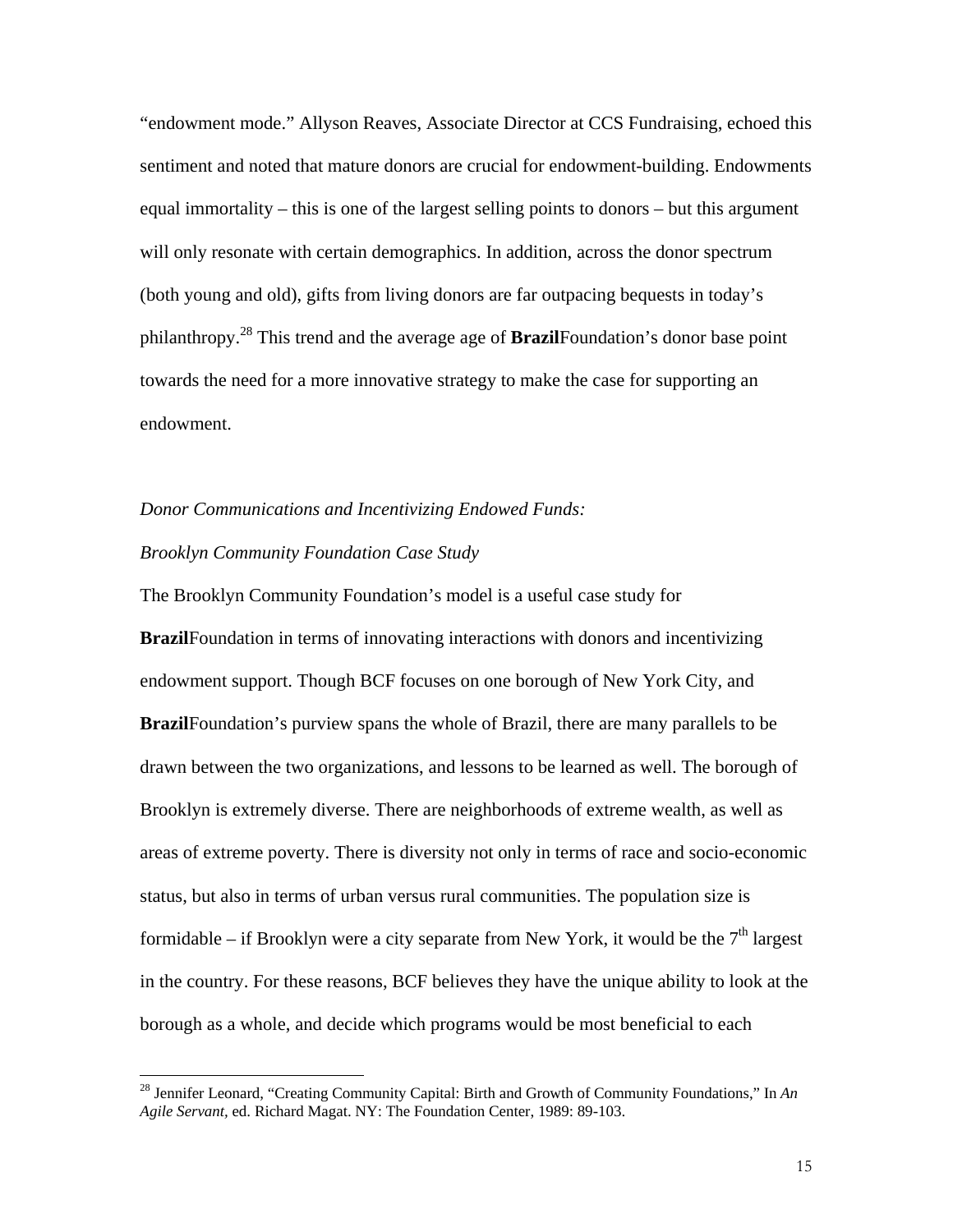community, which communities are most in need, and which connections between the non-profits themselves should be facilitated by the Foundation for the benefit of their communities and the entire borough. Substitute the borough of Brooklyn for the country of Brazil, and the previous sentences could very well describe **Brazil**Foundation.

In addition to traditional donor-advised funds, one measure BCF has taken to incentivize endowed-giving is to create named funds – currently they have two, both of which are in memoriam. Named funds are a powerful way to honor a loved one's legacy and promote their values while benefiting the community. There are stipulations on the size of the initial gift for a named fund to ensure that the staff time and resources spent managing the funds are worthwhile to the Foundation. In terms of making the case for giving discretionary resources to the Foundation, BCF asserts that "With your support, Brooklyn Community foundation can direct more funds where they will have the greatest impact and reach people in need."<sup>29</sup> By branding themselves as "one place to give" for the whole of Brooklyn, BCF succinctly communicates their value – they know Brooklyn and its needs better than anyone, and a donation to BCF will maximize the donor's impact. This is a communication strategy that **Brazil**Foundation is already employing on some levels, but has yet to explicitly spell out on its website or in donor materials.

Another area where **Brazil**Foundation could borrow from BCF is their dissemination of data on Brooklyn. Given that their intimate understanding of the borough is show-cased as their greatest value, BCF takes the opportunity to display statistics about various

<sup>&</sup>lt;sup>29</sup> Brooklyn Community Foundation, "Helping You Give: Maximize the Impact of Your Giving," (http://brooklyncommunityFoundation.org/give/helping-you-give).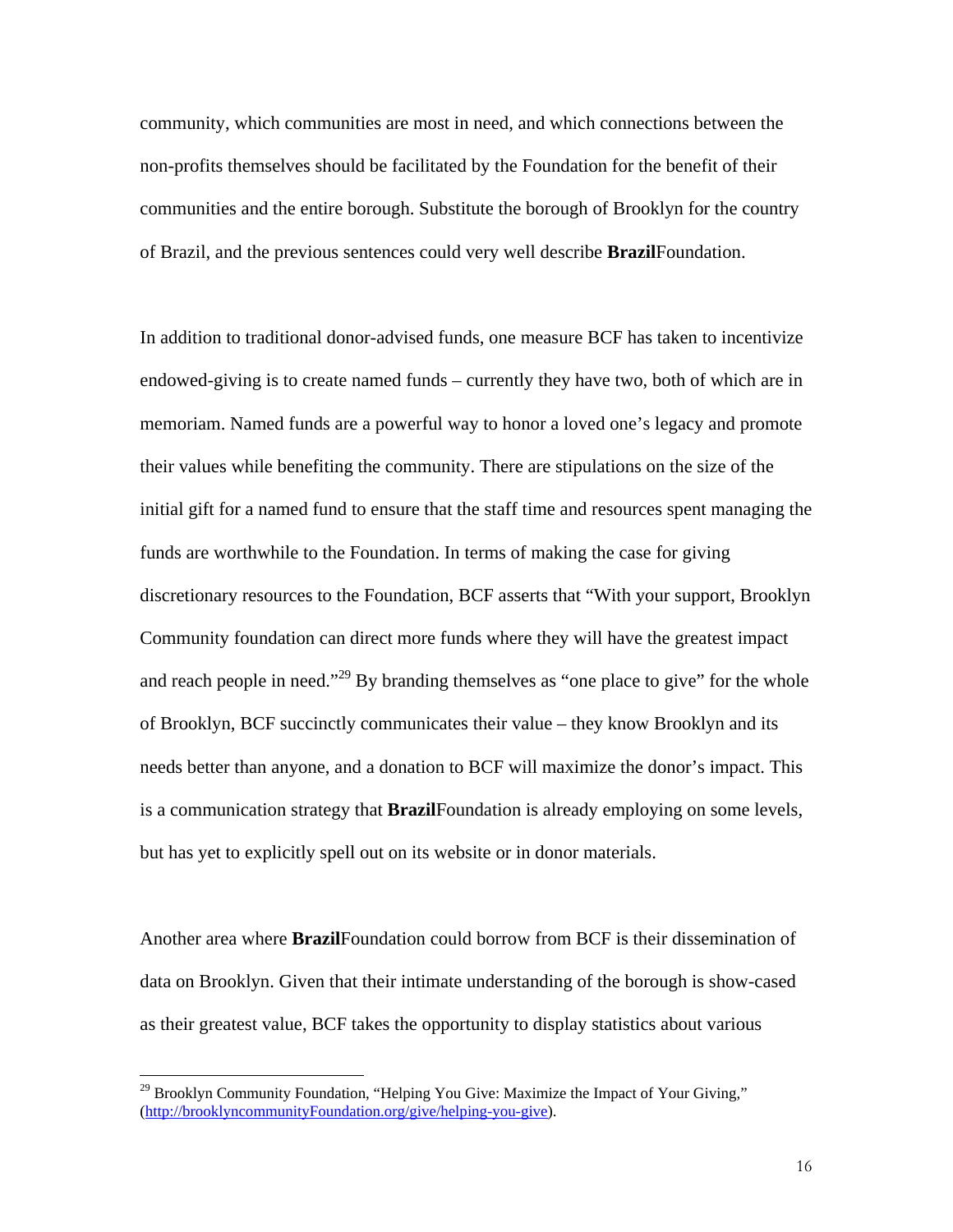communities on its website, and positions itself as the authority on all things Brooklyn. Created by BCF, the Center for the Study of Brooklyn is, "the first and only research center devoted exclusively to the study of public affairs and policy issues in the borough."<sup>30</sup> The Foundation plans to put out its first "Brooklyn Trends" report this year. An example of the Brooklyn-focused data and maps produced by this BCF initiative can be found in **Appendix D**. At this juncture it is also important to note that BCF was founded with \$50 million in invested assets. This endowment gives the organization a stable base upon which to create innovative models of grant-making and fundraising, and the flexibility to mobilize resources and capitalize on its knowledge of the borough and position itself as a reference point. BCF's endowment represents one of the large differences between its current position and that of **Brazil**Foundation.<sup>31</sup> Given all that BCF has accomplished, and the inspiring work they are involved in, this may be all the more incentive for **Brazil**Foundation to work towards such an endowment of its own.

#### *Crossing the cultural divide*

 $\overline{a}$ 

For the **Brazil**Foundation, which engages with a diaspora donor community, and for whom an endowment campaign would represent a shift in fundraising mentality and organizational priorities, the organizational and cultural ramifications of endowmentbuilding are critical. Raising resources through an endowment campaign is unprecedented in the Brazilian NGO community. **Brazil**Foundation sees itself as a landmark in Brazilian philanthropy, and successfully introducing the concept of endowments to the region could open many doors for future Foundations, philanthropists,

<sup>&</sup>lt;sup>30</sup> Brooklyn Community Foundation, "Center for the Study of Brooklyn," (http://brooklyncommunityFoundation.org/center-study-brooklyn).<br><sup>31</sup> Marilyn Gelber, Brooklyn Community Foundation; Oct. 23, 2012 Meeting with fellows.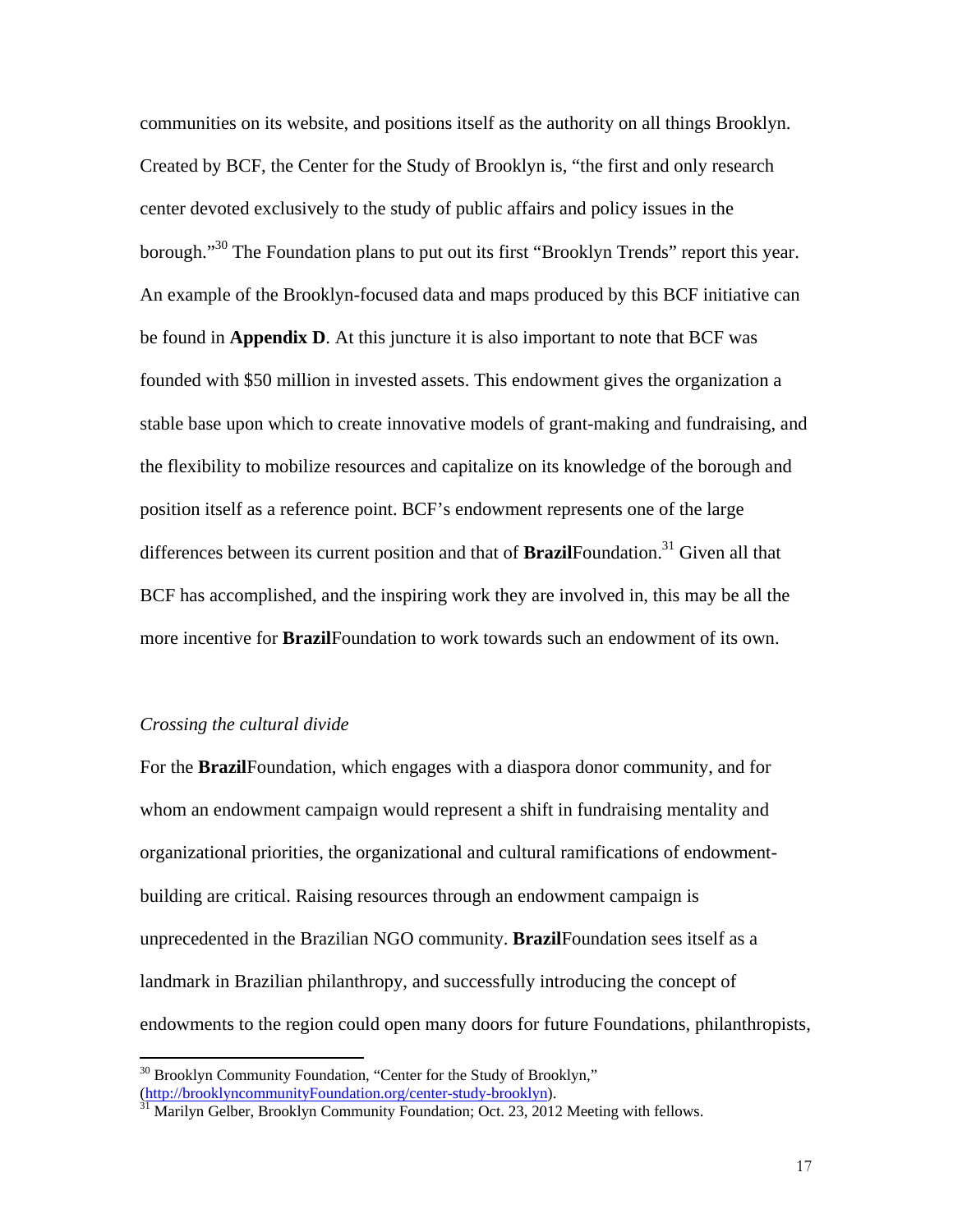and grantees alike. While this may be an important impetus for **Brazil**Foundation to undertake this initiative, the lack of existent endowments belies an important cultural factor that **Brazil**Foundation must address during this process. While the majority of community foundations are based in and make grants within the United States, where the culture of philanthropy has been existent and evolving over many years,

**Brazil**Foundation must look to other diaspora foundations and international community foundations for best practices and strategies for introducing and making the case for endowments amongst predominantly non-American donors.

A strategy that has been echoed by a number of organizations dealing with a non-American donor base has been the use of matching campaigns. The Heinz Endowments initiated a campaign for an endowment that would support projects in the Czech Republic by contributing \$50,000, which would then be matched by local Czech-Americans in Pittsburgh.<sup>32</sup> The benefits of matching campaigns, in this instance in particular, are that they build trust between the donor and the organization, help to legitimize the campaign, and can make donors feel as though their philanthropic dollars are going farther than they would have otherwise. When encouraging non-American donors to engage in endowment-building, a matching campaign can lead by example and demonstrate the power of philanthropy.

Often the largest battle for international community foundations and diaspora foundations is raising awareness and educating donors on the American perspective of philanthropy.

 $32$  Stephen G. Greene, "Giving Back to Their Homelands: Charities worldwide get support from emigrants in America," *Chronicle of Philanthropy*, May 16, 2002.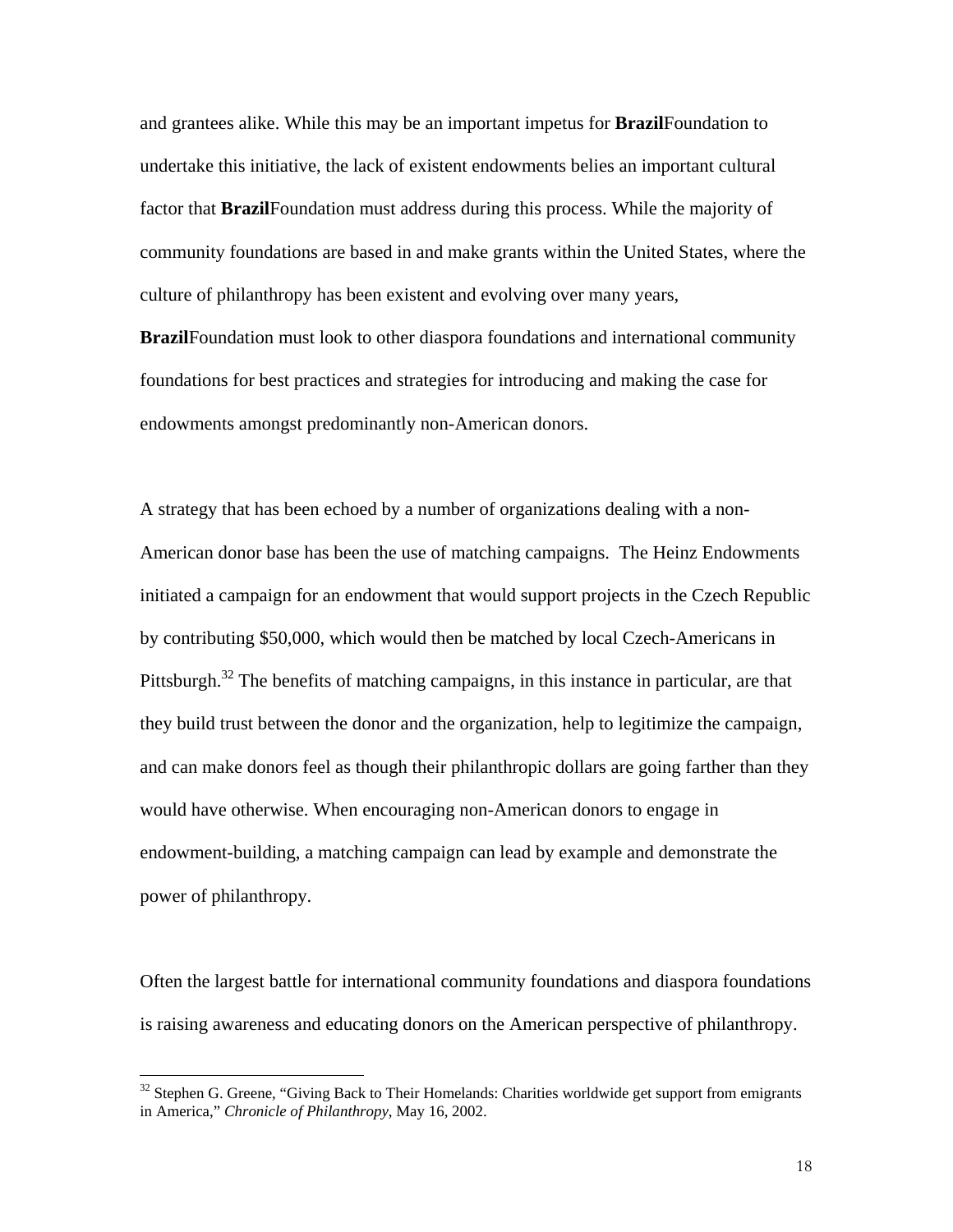The Kenya Community Development Foundation's strategy for instilling the culture of philanthropy and encouraging endowment building was to initiate a matching program for community and legacy funds. Individuals, families, and local organizations throughout Kenya are invited to contribute to pooled funds, which, once they reach a certain threshold, will serve their own community.<sup>33</sup> The KCDF model has met with great success throughout Kenya, where immediate needs have often trumped arguments for endowments. There are lessons to be learned from KCDF's commitment to engaging community members in their own endowment-building process and in their efforts to communicate the importance of making philanthropic commitments both for today *and* for tomorrow. While the majority of **Brazil**Foundation's donors are living in the United States and have been exposed, to varying degrees, to American philanthropy, matching campaigns can also be powerful in terms of addressing a more untapped base for the Foundation – donors living in Brazil. Nick Deychakiwsky, of the Charles Stewart Mott Foundation, who spent many years working in Eastern Europe and introducing the concepts of community philanthropy to citizens of Ukraine, suggests that without raising contributions directly from the beneficiary community itself, the recipients of grants or grant-supported programs cannot be invested to the degree necessary for programmatic success, nor can they expect to continue to succeed once the grant period has ended.

Lastly, Catalina Samper Horak, founder of the Columbian-American Community foundation, raises an important point at the core of diaspora fundraising. One of the greatest values of any diaspora foundation is that it understands, and is often a part of, the

<sup>&</sup>lt;sup>33</sup> Kenya Community Development Foundation, (http://www.kcdf.or.ke/).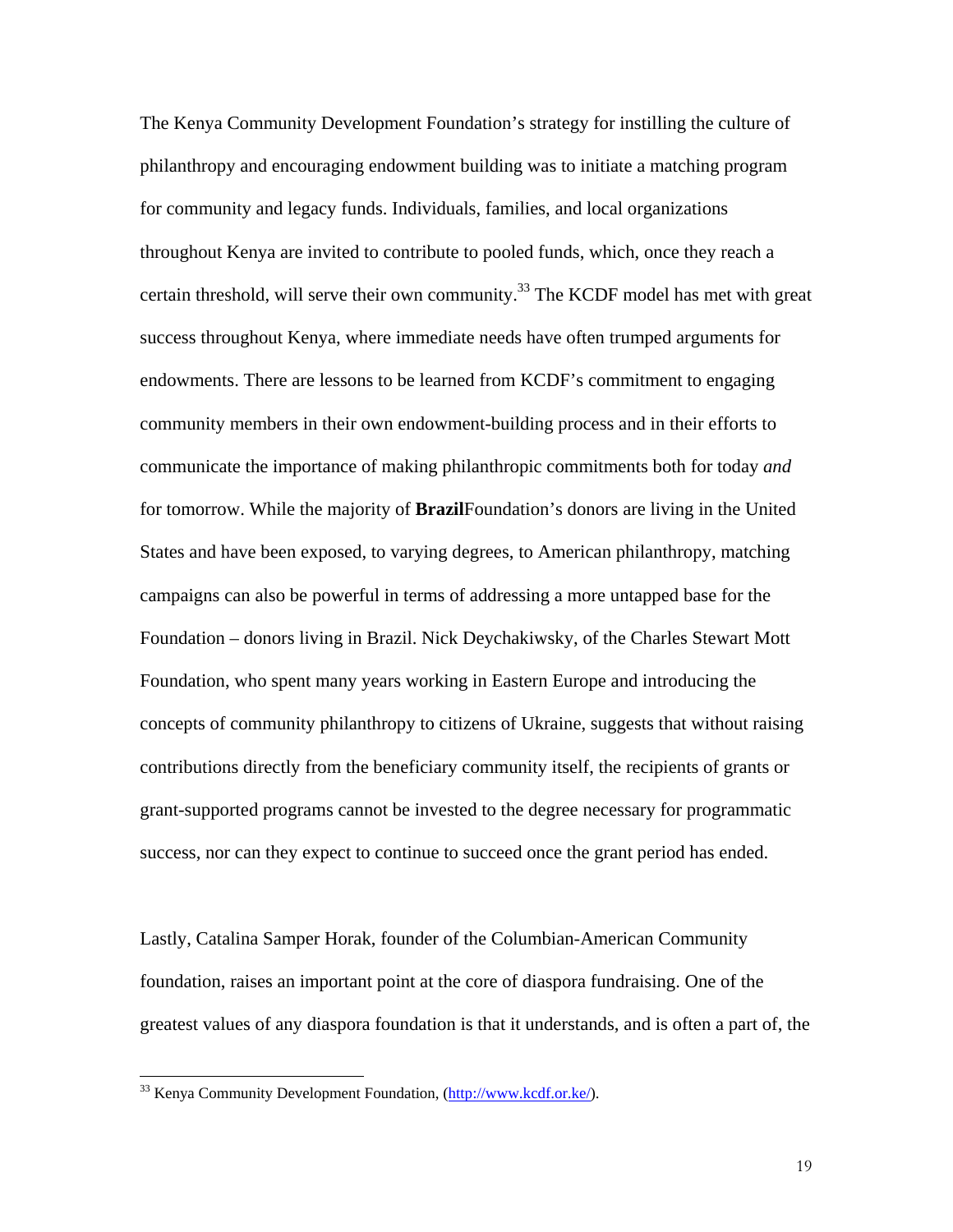diaspora culture and community it supports.<sup>34</sup> Horak cited, for example, that she and her colleagues understood that Colombian-Americans would not respond well to a directmail campaign, despite the fact that this strategy is very popular and successful among American fundraisers. This type of insider knowledge about the culture at-hand has informed diaspora foundations' approaches to fundraising from the very start, and its importance should not be underestimated when initiating an endowment campaign. Borrowing techniques and strategies from other community foundations and diaspora foundations will be helpful in **Brazil**Foundation's pursuit of an endowment, but applying the Foundations knowledge about what has and has not worked amongst Brazilian donors in the past will be just as vital for the campaign's success. As mentioned previously, **Brazil**Foundation has been at the forefront of philanthropy in Brazil since its founding, and educating donors about endowments is in many ways the natural next step on this journey.

#### **4. Recommendations and Conclusion**

 $\overline{a}$ 

The Community Foundation model, upon which **Brazil**Foundation was based, has provided many useful teachings in terms of maintaining endowments and fostering support for them. Looking, in addition, to examples of diaspora foundations that have struggled with the cultural barriers that exist in the world of philanthropy, has provided a very detailed picture of the options and best strategies available to **Brazil**Foundation as it moves forward into its second decade of operations. Given the various factors at play, useful recommendations for a community or diaspora foundation interested in

<sup>34</sup> Catalina Samper Horak and Cecilia Mejia interviewed by *Global Giving Matters*, "Creating the Colombian-American Community Foundation – Diaspora Philanthropy by Word of Mouth," *Global Giving Matters*, August-September 2003.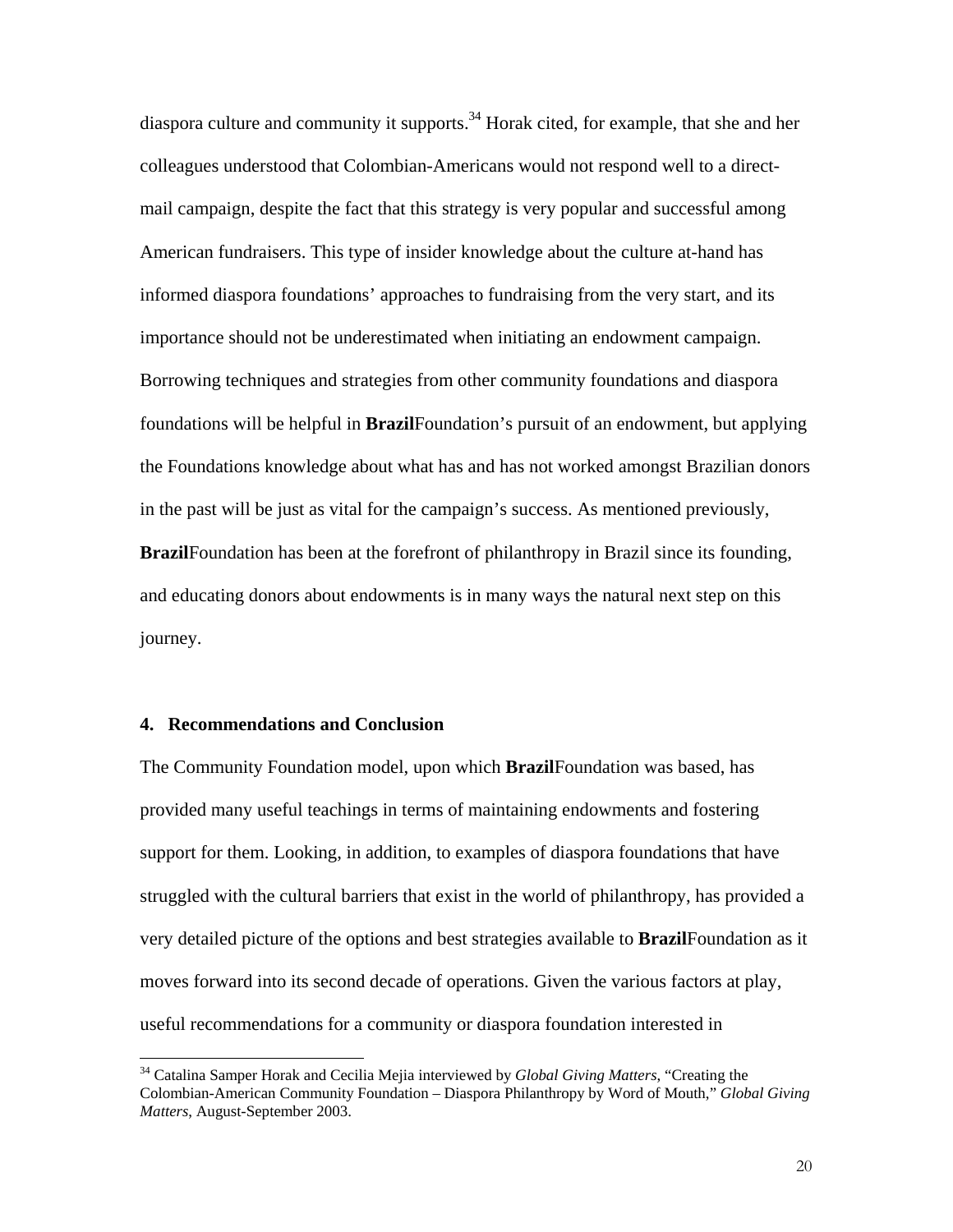establishing an endowment should be focused in two areas: 1) in regards to the endowment's management (the so-called "practical" aspects), and 2), in regards to donor cultivation and strategic planning to encourage support for the endowment. Therefore, recommendations for the **Brazil**Foundation and similar organizations have been structured as such below.

A) Establishment & Management of an Endowment

i. Administrative Structures & Strategy

Administrative structures must be in place before any sort of meaningful endowment fundraising campaign can take place. These structures range from hiring or re-allocating the appropriate staff members to manage the process, to creating a detailed investment policy and determining how and when the funds will be used. The best way to ensure that all administrative structures are in place and that the endowment will launch on stable footing is to create, during this initial phase, a detailed strategy for the endowment campaign. This strategy will encompass not only the staff resources needed, but also the targets for fundraising, and guidelines for how the Foundation will approach potential donors, and who these donors might be.

ii. Board Dedication

As is the case with any major decision or matter of organizational policy, the Foundation must make certain that it has the full support of the Board members before focusing its efforts on an endowment campaign. The Board members should be considered the first tier of supporters of the Foundation, and if they cannot be convinced of the necessity of an endowment, it is unlikely that other donors will support the campaign. Not only should the Board be supportive, but the Foundation should also consider creating a sub-set of the

21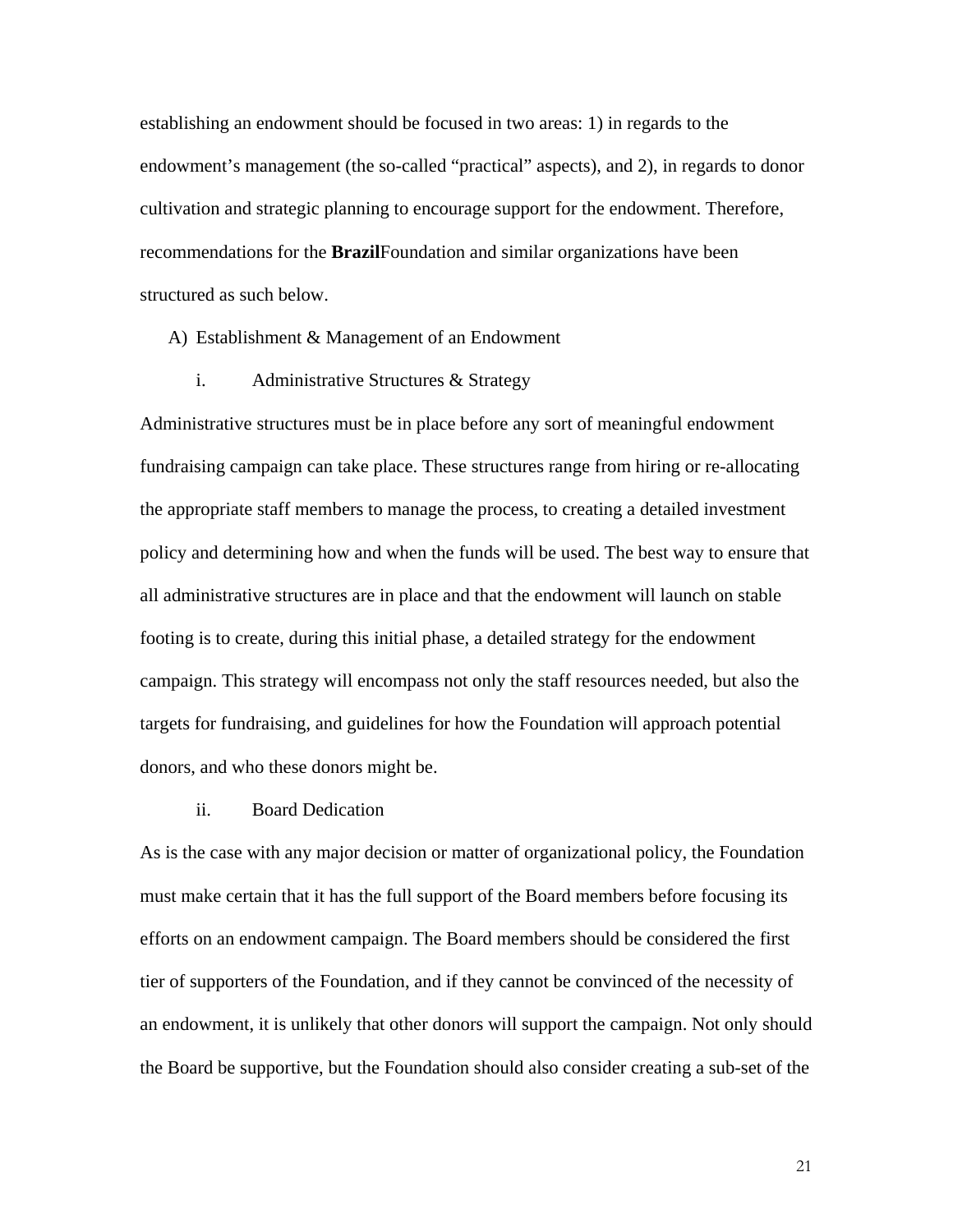Board which would take on a more focused role in guiding the establishment and management of the Endowment.

#### iii. Fundraising Potential

As part of its endowment preparations, **Brazil**Foundation may also consider engaging in a study of its fundraising potential. This evaluation was recommended as a tool that can reveal the actual potential of the organization to build an endowment sizable enough to be worthwhile. Depending on the size of the Foundation's operating budget, 10% can often amount to a rather large sum.<sup>35</sup> Lastly, several foundations have noted that their "endowment prep" phase lasted up to five years.<sup>36</sup> Given the importance of this campaign and the need for the Foundation to be successful in establishing its endowment, it is in **Brazil**Foundation's best interest to dedicate adequate time to this phase rather than begin an unsuccessful campaign before it is ready.

#### B) Donor cultivation

 $\overline{a}$ 

#### i. Identifying Targets and Making the Case

Perhaps the most salient recommendation that was most often repeated throughout endowment literature and in conversations with practitioners was the need to identify specific target groups within the donor base, and to then perform targeted appeals to these donors. After **Brazil**Foundation has finalized its "case statement" in support of a **Brazil**Foundation endowment, the Foundation must begin to think about who might support a fund for the future, and what are the best methods of reaching and motivating those donors. This process should begin with Board members and the Foundation's most

<sup>&</sup>lt;sup>35</sup> Useful tools for calculating endowment size and setting fundraising goals can be found in **Appendix C**.<br><sup>36</sup> Geevarghese, Salin and Brown, Joyce, "Factors for Success: Increasing the Capacity to Raise

Unrestricted Endowment," TCC Group - The Factors for Success, October 2003: p. 12.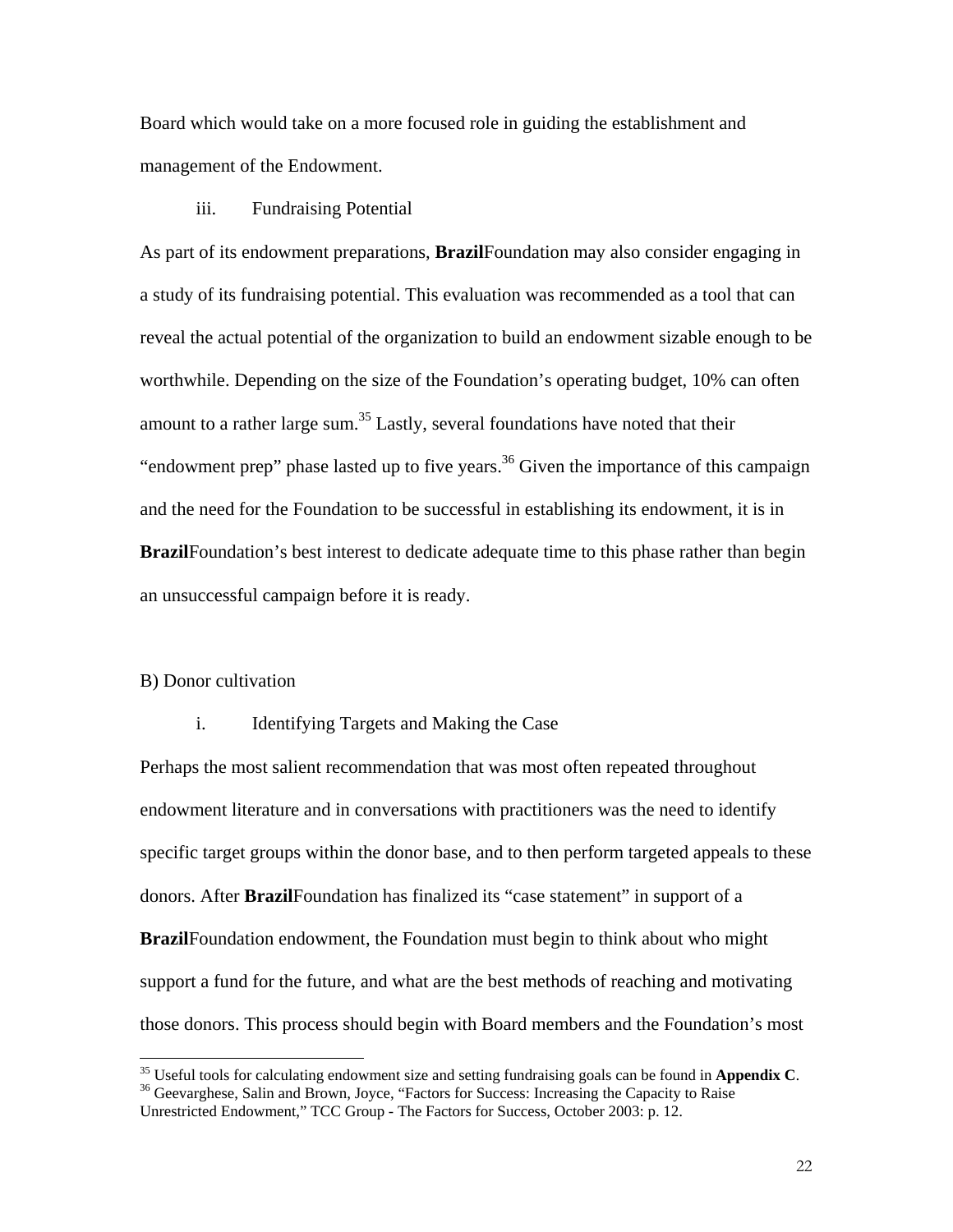frequent supporters. As Kevin Murphy of the Berks County Community Foundation suggested, working through lawyers and CPA's may be one example of an effective approach to getting at the right donor community for endowment-building.

#### ii. Matching Strategy

Thinking specifically in terms of what has worked for other diaspora foundations, if **Brazil**Foundation is able to orchestrate a matching aspect to the endowment campaign (on either a large or a small scale), this too can be an important tool in terms of galvanizing support, especially across cultural lines. Perhaps the profile of donor who is right for endowment support does not describe the majority if **Brazil**Foundation donors at this moment in time (either because of their age, or the fact that endowments are not a common phenomenon in Brazil or in Brazilian philanthropy). A matching campaign might be a way to engage with donors who might not otherwise support the endowment campaign, and encourage them to begin thinking of the Foundation's future and the longterm nature of their potential gift.

#### iii. Balance Fundraising Efforts

The Foundation must also balance its endowment fundraising efforts with annual fundraising for projects, which are critical to the everyday operations of the Foundation. This is another reason why an evaluation of the overall fundraising potential would be useful. While the benefits of an endowment are clear, the fundraising campaign must not either overshadow or interfere with the fundraising that supports the organization's annual grant making. With this issue in mind, the Foundation might consider what I outline in the following as a "soft" campaign and planned giving approach to endowment building.

23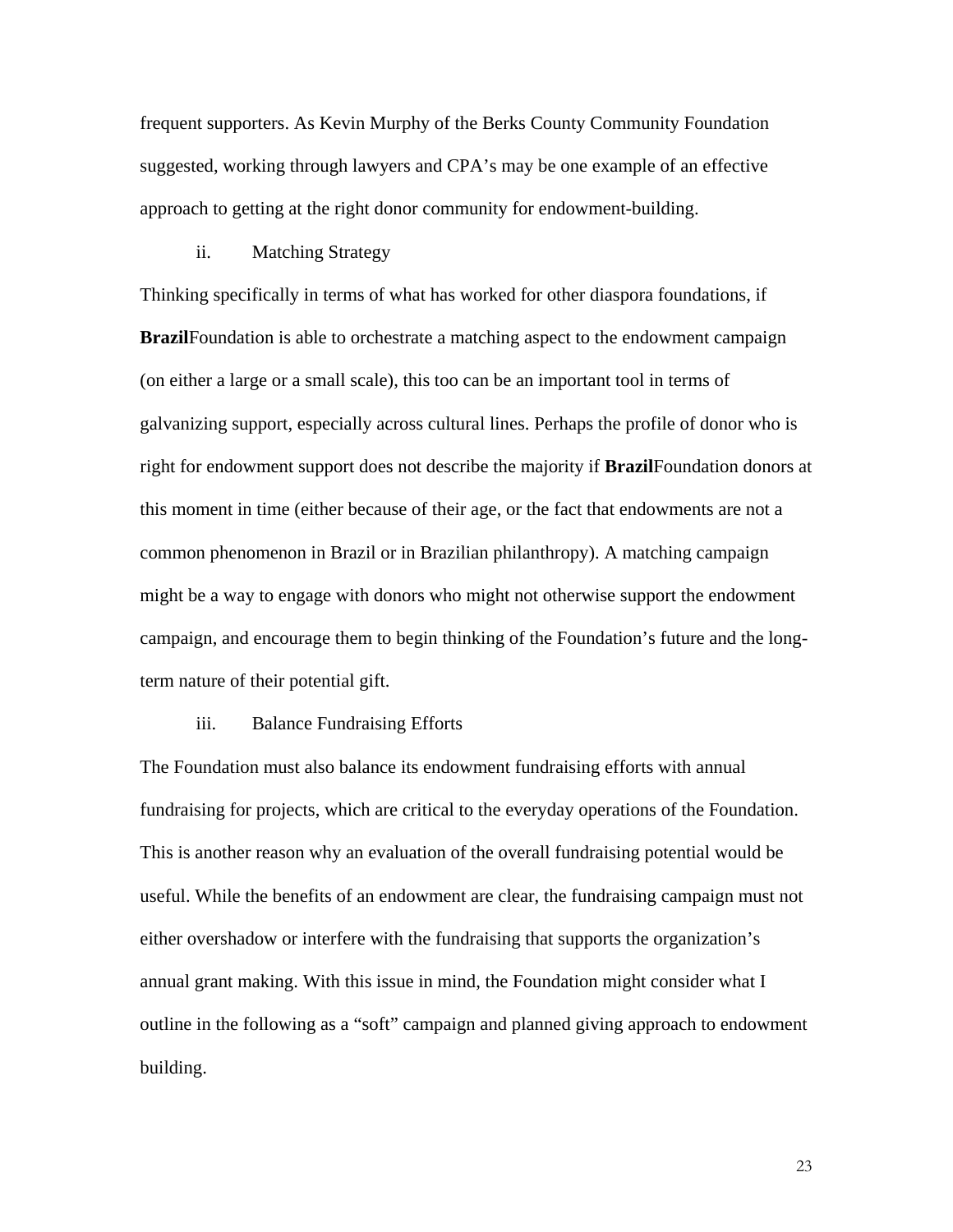#### iv. "Soft" Campaign and Planned Giving

Taking all of the above factors into consideration, the most useful approach to endowment-building for **Brazil**Foundation may be to engage in what is called a "soft" endowment campaign. In this scenario, **Brazil**Foundation would set relatively low financial goals for the endowment each year, at least initially, and build to larger sums in time while the Foundation continues to educate the donor population about endowments; gives the donor base more time to mature; and gives the Foundation time to solidify its plans for the endowment. Endowments, as we have learned, are not the only means of long-term sustainability. Social enterprise and successful fundraising are also important, and **Brazil**Foundation has decades of experience in the latter. The importance of fulfilling immediate needs will always outweigh thoughts on future needs, therefore a strategy of dedicating a set portion of resources or fundraising each year for the endowment, and relying more so on planned giving, without building expectations too high or taking away from flow-through fundraising, may be the most effective plan.<sup>37</sup>

<sup>&</sup>lt;sup>37</sup> Nick Deychakiwsky, Charles Stewart Mott Foundation; November 21, 2012 Meeting with fellows.